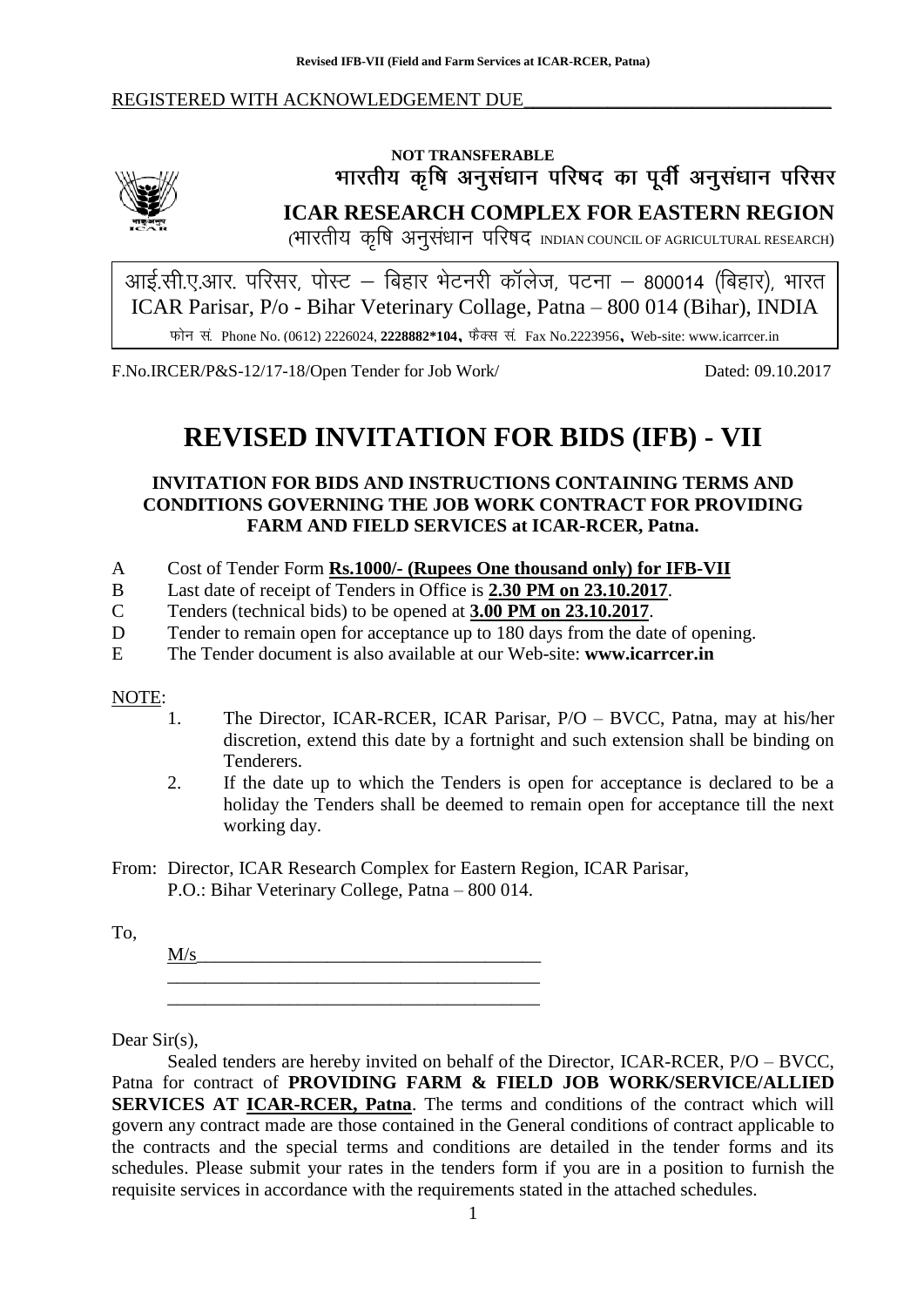2. (a) An earnest money of **Rs. 2,00,000/- (Rupees Two lakh) only for the composite contract for IFB-VII** must be deposited in the form of Bank Guarantee (as per enclosed format) / demand draft / pay order payable to **"ICAR Unit: ICAR-RCER, Patna"**. The particulars of the earnest money deposited must also be superscribed on the top of the envelope by indicating the draft pay order number and date, failing which the tenders will not be opened. The tenders will not be considered if earnest money is not deposited with the tenders.

(b) NSIC registered firms for the above service, who are exempted from submission of tender fee and EMD must submit copy of valid NSIC registration certificate to avail the above exemption.

- 3. The tenderer is being permitted to give tenders in consideration of the stipulations on his part that after submitting his tenders, he will not withdraw his offer or modify the terms and conditions thereof. If the tenderer fails to observe and comply with the foregoing stipulation, the aforesaid amount of EMD will be forfeited by the Institute. In the event of the offer made by the tenderer not being accepted, the amount of earnest money deposited by the tenderer will be refunded to him after he has applied for the same, in the manner prescribed by the Institute.
- 4. **The Schedules of the tenders form should be returned intact with tenderer's signature and seal on every page and any pages should not be detached**. In the event of the space provided on the schedule form being insufficient for the required purpose, additional pages may be added. Each additional page must be numbered consecutively and be signed in full by the tenderer. In such cases reference to the additional pages must be made in the tenders form. If any modification of the schedule is considered necessary, it should be communicated by means of a separate letter along with the tenders. Overwriting/erasing in rates to be quoted by the tenderer will not be allowed otherwise the tenders may be rejected.
- 5. The tenders are liable to be ignored if complete information as required is not given therein or if the particular asked for in the schedules to the tenders is not fully filled in. Individual signing the tenders or other documents connected with the contract may specify whether he signs it in the capacity of (i) a Sole Proprietor of the firm or constituted attorney of such sole proprietor, or (ii) a partner of the firm if it be partnership in which case he must have authority to refer to arbitration dispute concerning the business of the partnership whether by virtue of the partnership agreement or power of attorney or (iii) constituted attorney of the firm if it is a company.
- 6. If tenderer does not accept the offer, after issue of letter of award by Institute within 15 days, the offer made shall be deemed to be withdrawn without any notice  $\&$  earnest money forfeited.
- 7. In case of partnership firms, where no authority has been given to any partner to execute the contract/agreement concerning the business of the partnership, the tenders and all other related documents must be signed by every partner of the firm. A person signing the tenders form or any other documents forming part of the contract on behalf of another shall be deemed to warranty that he has authority to bind such other and if, on enquiry it appears that the persons so signing had no authority to do so, the Institute / Instt. shall without prejudice to other civil and criminal remedies cancel the contract and hold the signatory liable for all costs and damages. Each page of the tenders and the schedules to the tenders and annexure, if any, should be signed by the tenderer.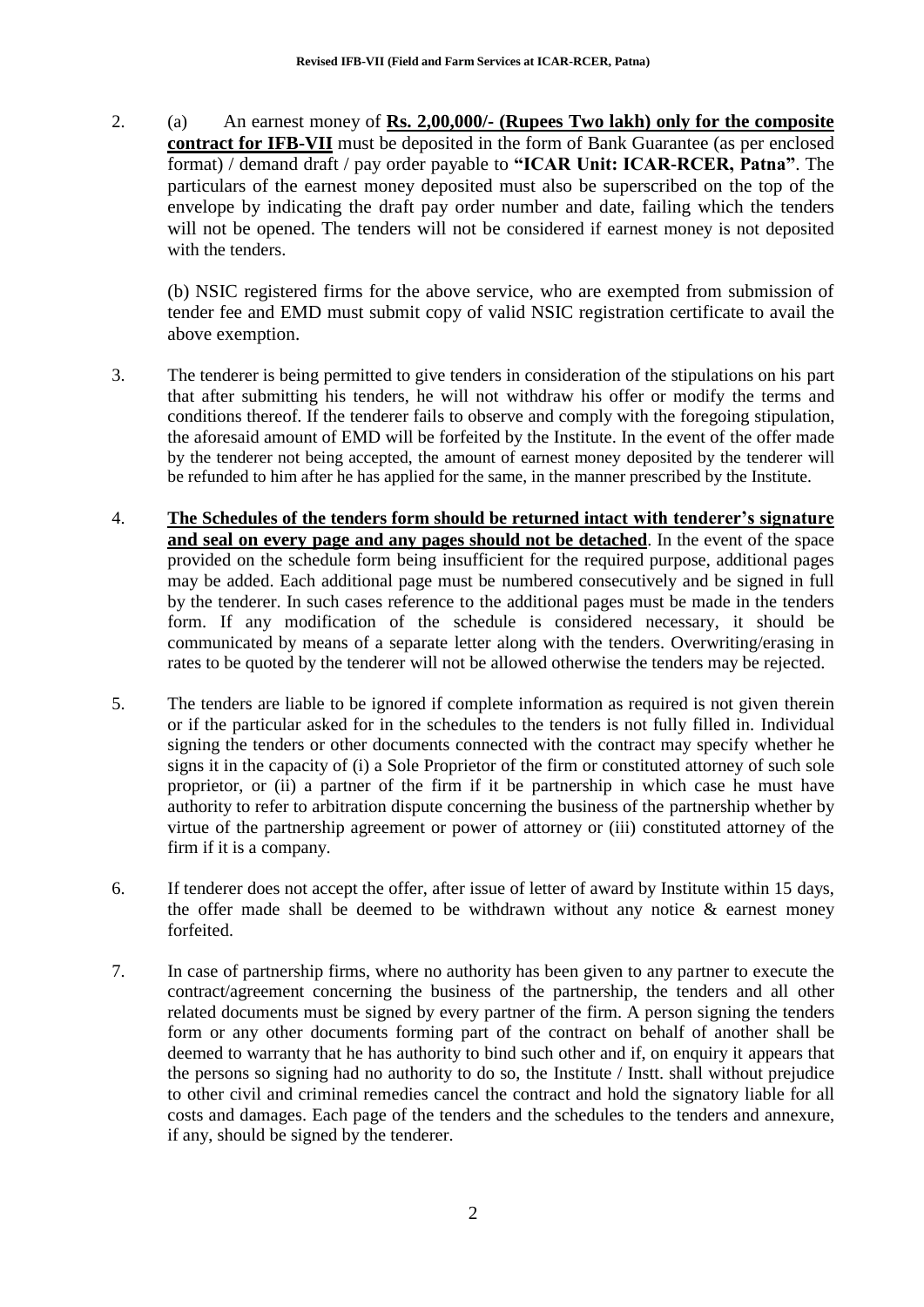- 8. The original copy of the tenders is to be enclosed in double cover. The inner cover should be sealed. The outer cover should be superscribed "**BID FOR THE BI-ANNUAL JOB WORK CONTRACT FOR PROVIDING FARM AND FIELD RELATED SERVICES AT ICAR Research Complex for Eastern Region, ICAR Parisar, P.O. Bihar Veterinary College, Patna – 800014"** with address of this office and the tenderer shall place two envelopes clearly marked containing technical bid and financial bid separately in the main envelop. *.* All Tenders should be sent by Registered Post. Tenders to be hand delivered should be put in the tenders box, which will be kept in the **Room No.104** Office of the ICAR-RCER, P/O – BVCC, Patna not later than **2.30 PM on 23.10.2017**. *All supporting document towards qualification criteria including EMD and Tender Document Fee must be placed in the Technical Bid. The Financial Bid will have only Schedule of Rates.*
- 9. The rates quoted by each firm for job/service contract in tenders be given both in words and figures failing which the same is liable to be rejected. Tenderer is at liberty to be present or to authorize a representative to be present at the time of opening of the tenders. The name and address of the representative who would be attending the opening of the tenders on tenderer's behalf should be indicated in the tenders. Name and address of permanent representative of the tenderer, if any, may also be indicated.
- 10. The Institute is **not bound to accept** the **lowest** or any other **tenders** and also reserve to itself the right of accepting the tenders in whole or in part. You are, however, at liberty to submit Tenders for the whole or any portion or to state in the tenders that the rates quoted shall apply only if the tenders are considered fully. Other conditional Tenders will not be accepted.
- 11. **An amount of Rs. 4,00,000/-(Rupees Four Lakh) only as Security Deposit in shape of Bank Guarantee (as per enclosed format) for the composite contract for IFB-VII** is to be deposited by the selected agency/successful tenderer, only after receiving a communication from the Institute. In the event of non-deposition of the same, the earnest money will be forfeited. The security shall be refunded to the contractor after satisfactory completion of the contract or adjusted against any damages or loss of property etc. caused by the personnel deputed by the agency. No interest will be paid on the security money deposited with the Institute.
- 12. No interest on security deposit and earnest money deposit shall be paid by the Institute to the tenderer.
- 13. Goods and Service tax or any other tax applicable or made applicable after awarding the contract in respect of this contract shall be payable by contractor and Institute will not entertain any claim whatsoever in this respect. However the Goods and service taxes or any other tax which is as per the rules of the Govt., shall be deducted at source from monthly bills of the successful tenderer, as per rules/instructions made applicable from time to time by government.
- 14. Director of the Institute reserves the right to reduce or terminate the period of contract or to extend its duration in the interest of the Institute, for any justifiable reasons, not mandatory to be communicated to the tenderer.
- 15. Decision of the Director of the Institute shall be final for any aspect of the contract and binding to all parties. Disputes arising, *if any*, on the contract, will be settled at his/her level by mutual consultation and in case of failure of settlement, the dispute shall be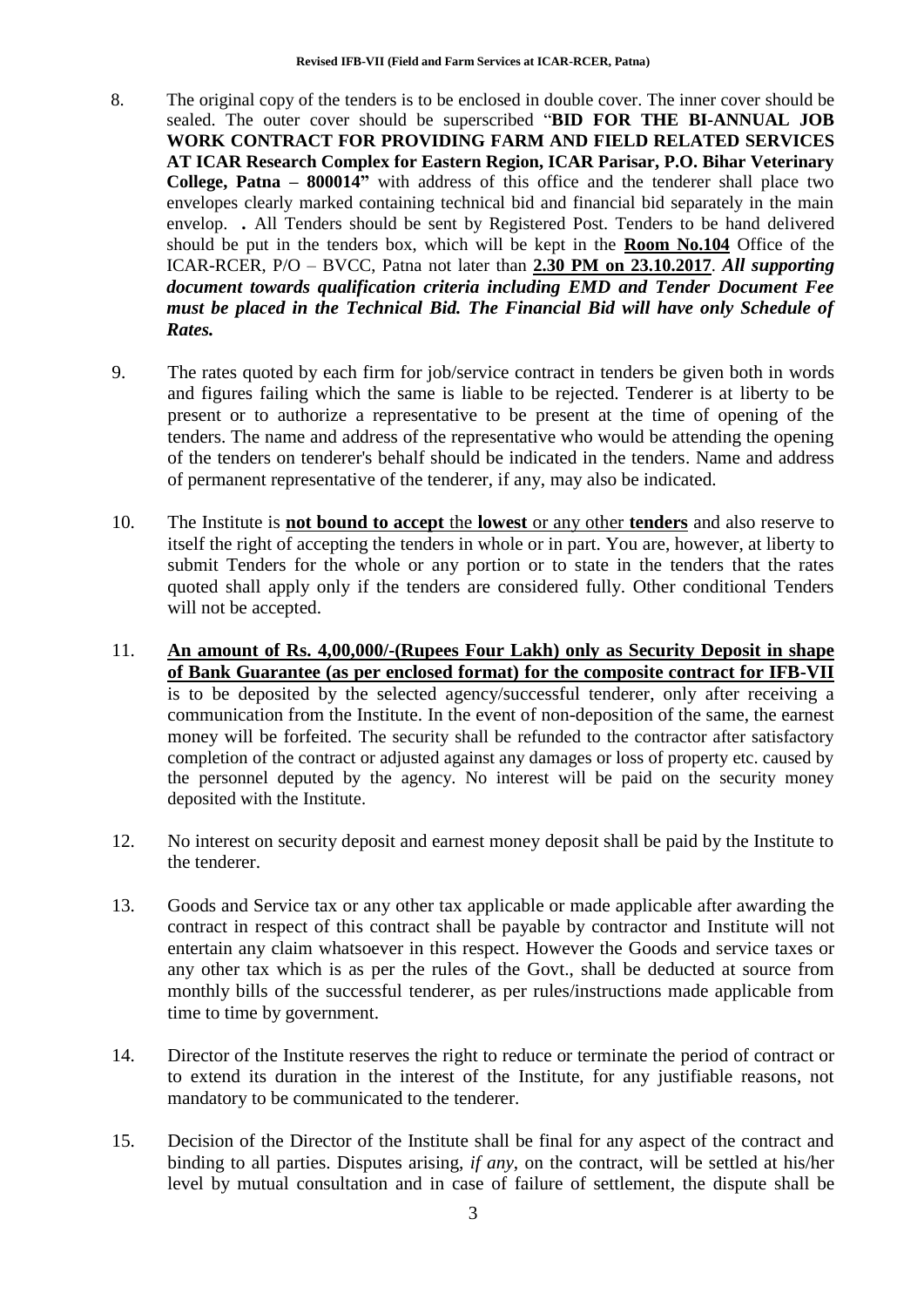referred to the sole arbitrator to be appointed by the Director of the Institute. The decision of the sole Arbitrator so appointed shall be final and binding on the parties. Arbitration proceedings shall be governed by the Arbitration & Constitution Act, 1996.

- 16. Acceptance by the Institute will be communicated by FAX/Speed Post or any other form of communication. Formal letter of acceptance and work order of the Tenders will be forwarded as soon as possible, but whichever communication is received earlier by the Contractor, should be acted upon immediately.
- 17. The following documents/vouchers are required to be enclosed with the tenders form which are the terms and conditions of the tender's document:
	- a) Registration certificate of the firm (as a Sole Proprieter/Partnership Firm/Company) for carrying out such work contracts under the Central Govt. /State Govt.
	- b) Minimum turnover of the firm should not be less than **Rs. 60.00 lakhs per financial year (Rupees Sixty lakhs only)** during the last three financial year.
	- c) The Firm, should have **at least three years of continuous experience** in the **field** of **providing such services** in **Central Govt. establishments**/**Autonomous bodies of Govt. of India**/ **Corporations of Govt. of India**/**reputed public or private organizations.** *Bidder must provide the details in the enclosed tabular form*.
	- d) Certified Balance Sheet of the firm for last five years **(2012-13, 2013-14, 2014- 15, 2015-16 and 2016-17)** of the service contract by the chartered accountant.
	- e) Duly certified copies of the satisfactory services of the firm should be enclosed for continuous three years.
	- f) Employee EPF registration certificate.
	- g) Employee ESI registration certificate.
	- h) The contractor/agency must have a registration (for its past/ongoing contracts) under the Contract Labour (Regulation and Abolition) Act, 1970. The contractor shall obtain the labour license under this Act.
	- i) Nos. of staff/supervisors registered under ESI & EPF separately has to be provided. A firm must have a minimum 44 Nos. of Staff/Supervisors with their ESI & EPF contributions. Documentary proof of ECR and Successful Transaction Receipt of EPF and ESI for last 06 months has to be attached.
	- j) Goods and Service tax registration certificate issued by Govt. etc.
	- k) Whether the firm has any legal suit criminal case pending against it for violation to PF/ESI, Minimum wages Act or other laws (give details). The firm/agency must enclose a certificate indicating that there is no criminal/legal suit pending or contemplated against them.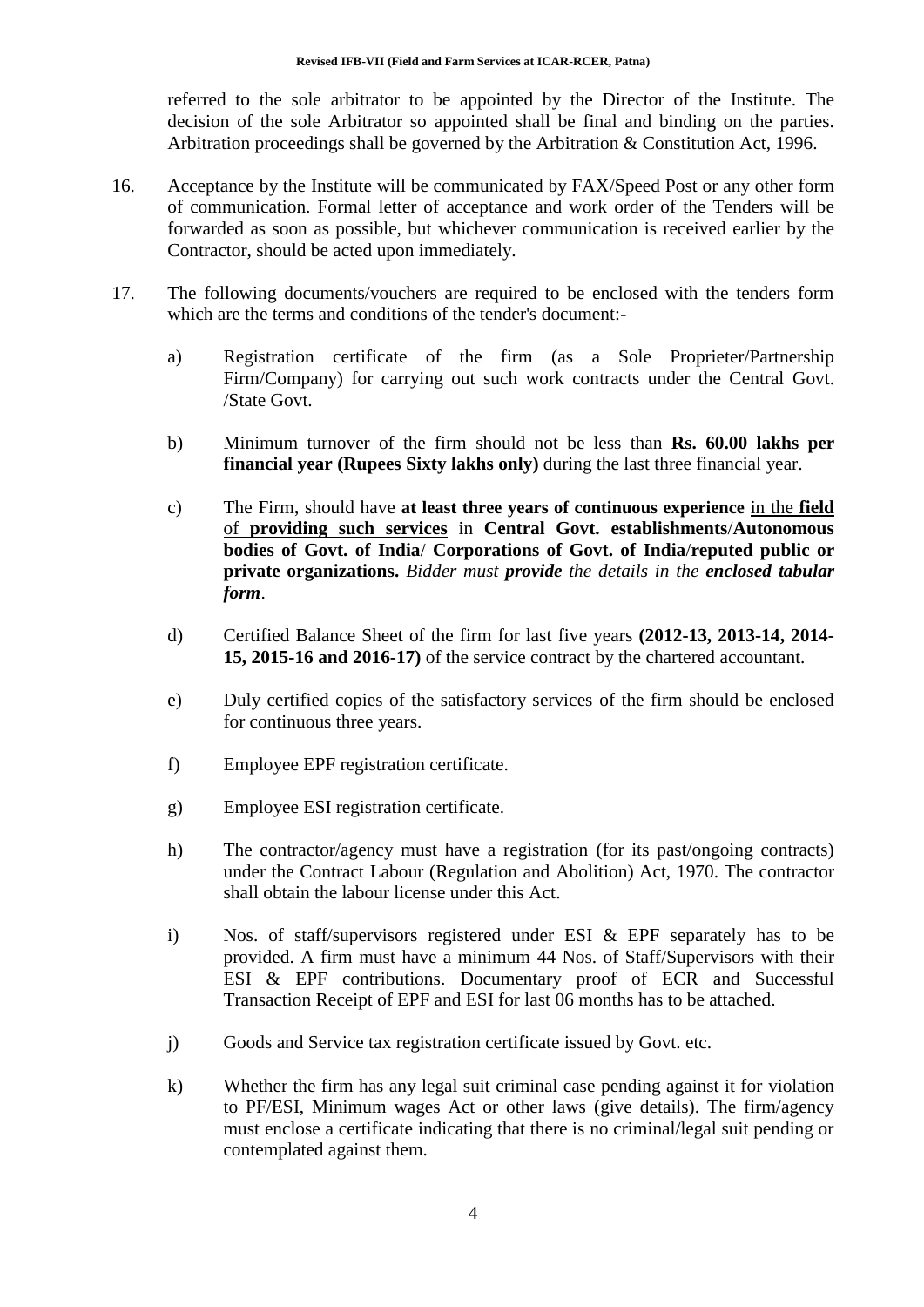- l) Registration with Income Tax Department (Copy of PAN & IT returns for last three years).
- m) The Agency should enclose copies of the payment made to its existing labour/personnel (minimum 50 nos.) for the last two months in terms of salary through Bank and EPF/ESI payment to them, in support of the condition (individual statement to be enclosed.)
- n) The firm should submit solvency certificate from their bankers for more than **Rs.10**  Lakh (Ten lakh). Alternatively, the firm should submit their bank statement for last three months, showing deposit of at least Rs. 10.00 lakhs on at least any one day during the period.

**All the above documents are mandatorily required based on which the evaluation of Technical Bid will be made. In case if any mandatory information (as required from 21(a) to 21(n) as mentioned above) is not furnished alongwith the valid supporting documents, the Technical Bid is liable to be rejected. Only those Financial bids whose Technical Bids are found responsive will be opened on specified date/time, fixed by the office with advance intimation provided to the responsive bidders through the institute website/E-mail, FAX, or Telephonic message.**

Successful Tenderer will have to enter into a detailed contract agreement with ICAR-RCER on non-judicial stamp paper of Rs.100/- (Rupees one hundred only) for the said work.

**Only those firms will be considered for financial bid who will qualify in the technical bid**.

**Note: The technical bids and financial bids must be submitted separately in sealed envelopes and both put in a single envelop.**

Yours faithfully,

For and on behalf of the Director ICAR-RCER, P/O – BVCC, Patna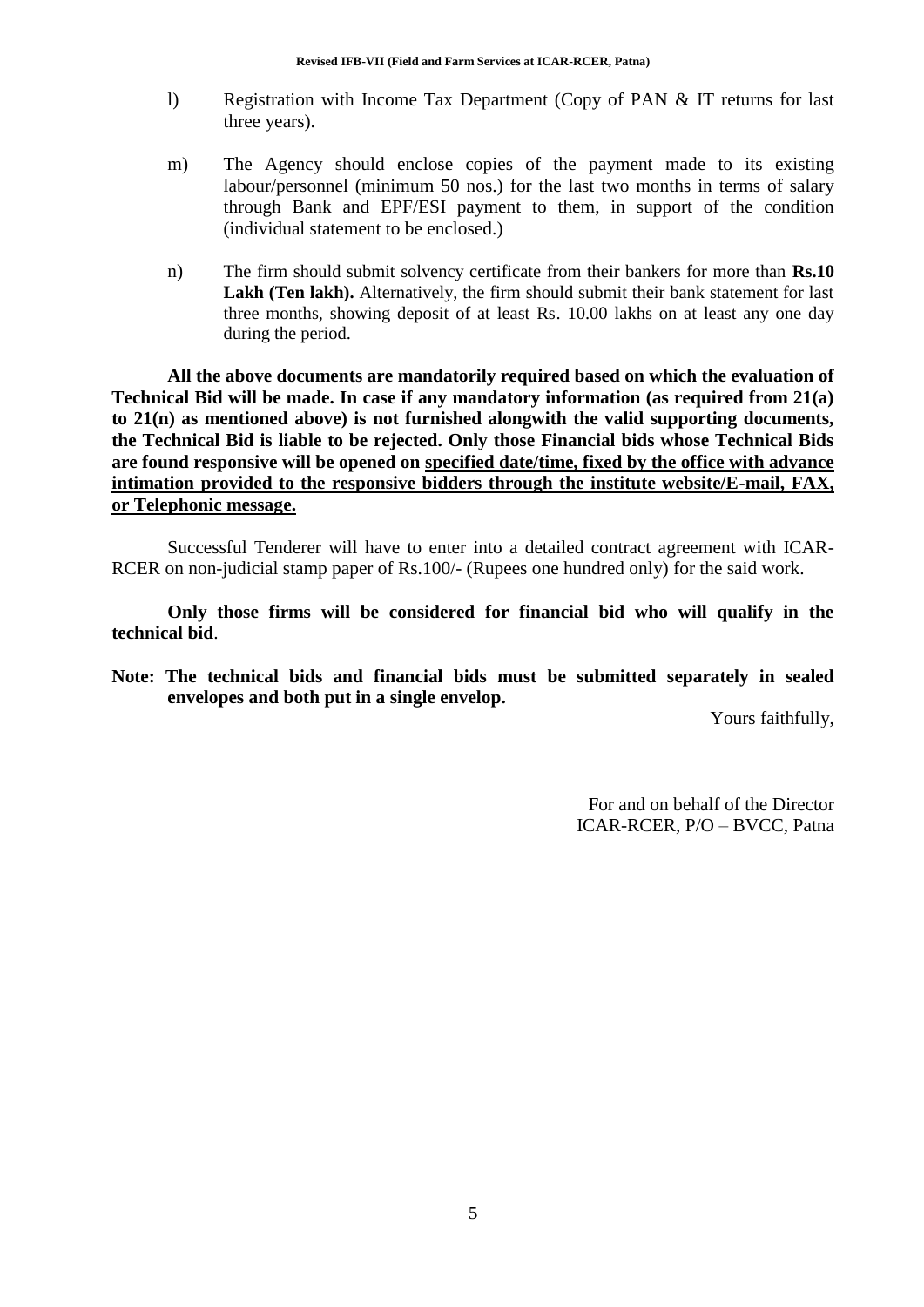#### **TENDERS FOR THE CONTRACT FOR JOB WORK/SERVICE CONTRACT FOR Job Work Contract** for **various Jobs** (*related to Farm and Field Services*)

| Full Name & Address of the tenderer                 |  |
|-----------------------------------------------------|--|
| (in Addition to Post Box No., if any)               |  |
| (To be quoted in all communications to this office) |  |
| Telephone No.                                       |  |
| Telegraphic Address/FAX/ Cellular No.               |  |
| E-Mail Address                                      |  |

From:

To,

The Director, ICAR-RCER, ICAR Parisar, P/o – BVCC, Patna - 800 014

\_\_\_\_\_\_\_\_\_\_\_\_\_\_\_\_\_\_\_\_\_\_\_\_\_\_ \_\_\_\_\_\_\_\_\_\_\_\_\_\_\_\_\_\_\_\_\_\_\_\_\_\_

I/We have **read and understood** all the particulars regarding the general information and other terms and conditions of the contract for **JOB WORK/SERVICE CONTRACT FOR Job Work Contract** for **various Jobs** (*related to Farm & Field Services*) for a period of **two years** at ICAR-RCER, Patna and **agree to provide the best services** as detailed in the schedule herein or to such portion thereof as you may specify in the acceptance of the Tender at the rates given in this Tender and I/We agree to hold this offer open till 180 days. The rates quoted will be valid for a period of **two years** in the event of award of the Contract, *as per the terms of the Contract*. I/We shall be bound by a communication of acceptance dispatched within the prescribed time.

- 1. That I am proprietor / Managing partner / Managing Director / Director / President of M/s  $\blacksquare$  which is in the business of
- 2. I/We have **understood** these terms and conditions for the contract and shall **provide the best services**, strictly in accordance with these requirements.
- 3. The **following** Additional **pages** have been **added** to form a part of this tender, bearing Page  $N$ os.: $\qquad \qquad$
- 4. Every page so attached with this Tender bears my signature and the office seal.
- 5. Pay order/ DD No. of Rs. The drawn in favour of 'ICAR Unit: ICAR-RCER, Patna" is enclosed as earnest money required.
- 6. That the firm has **not been blacklisted** by any State or Central Ministry/Department or Government Organization.
- 7. The firm does not offer lower than minimum wages to its personnel as per the laws of the land.
- 8. That the firm engages manpower with **due** verification of their Character and Antecedent through **Police**, as per **rules**.

Yours faithfully,

Dated: **Signature & Seal of the Tenderer** Witness Telephone No. Office Address\_\_\_\_\_\_\_\_\_\_\_\_\_ Res. \_\_\_\_\_\_\_\_\_\_\_\_\_\_\_\_ Occupation\_\_\_\_\_\_\_\_\_\_\_ Mobile \_\_\_\_\_\_\_\_\_\_\_\_\_\_\_ Signature of witness to contractor's signature Address : Name & designation of witness: Address: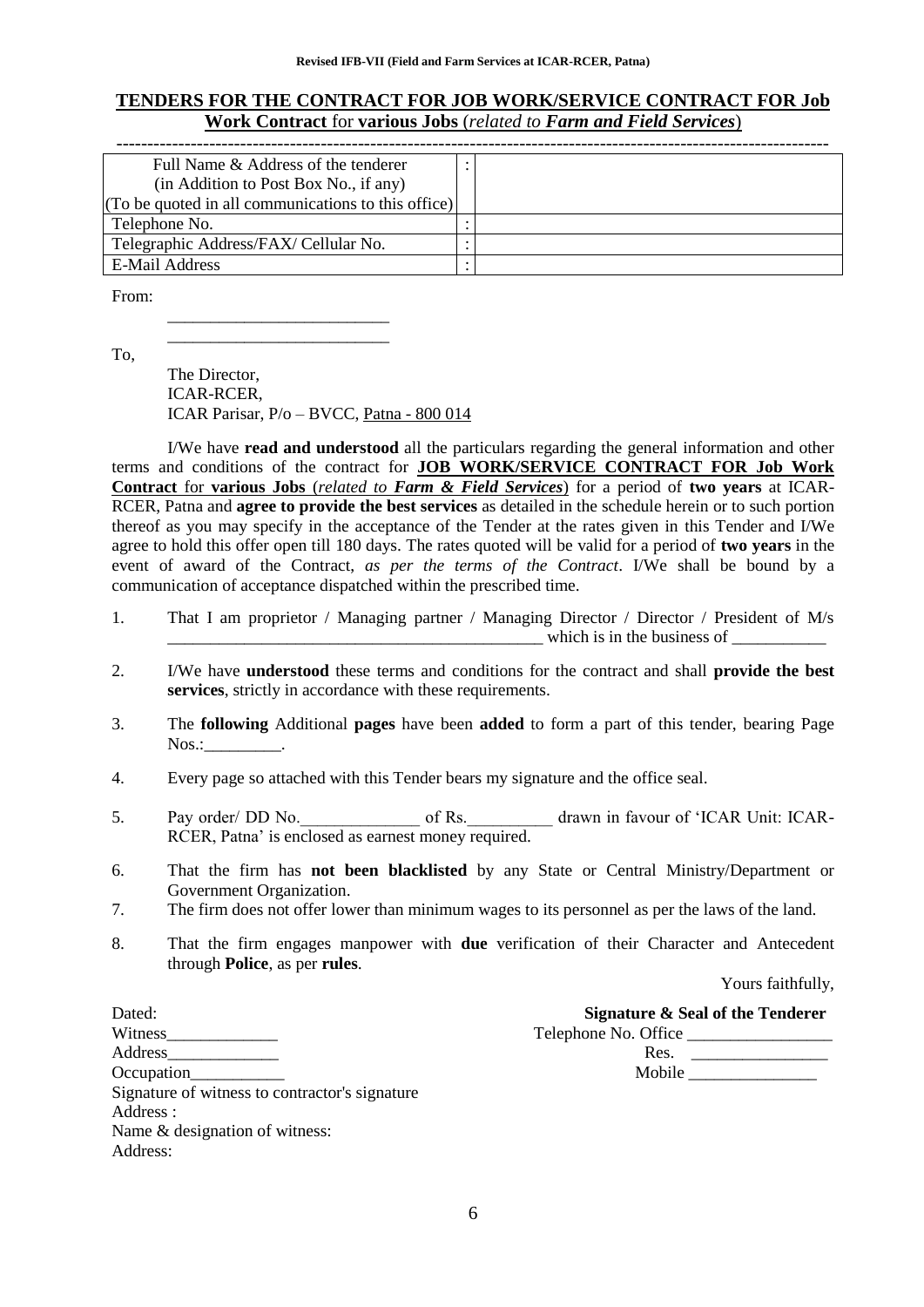|          |                                                                                                                                                                                                                                                                                                                                                                                                                                                                                                                                                                                                                                                                                                                                                                                                                                                                                            | <b>Bid Schedule - I</b> |
|----------|--------------------------------------------------------------------------------------------------------------------------------------------------------------------------------------------------------------------------------------------------------------------------------------------------------------------------------------------------------------------------------------------------------------------------------------------------------------------------------------------------------------------------------------------------------------------------------------------------------------------------------------------------------------------------------------------------------------------------------------------------------------------------------------------------------------------------------------------------------------------------------------------|-------------------------|
| Sl.      | Particulars to be filled in by the                                                                                                                                                                                                                                                                                                                                                                                                                                                                                                                                                                                                                                                                                                                                                                                                                                                         |                         |
| No.      | bidder/tenderer                                                                                                                                                                                                                                                                                                                                                                                                                                                                                                                                                                                                                                                                                                                                                                                                                                                                            |                         |
| Part-I   |                                                                                                                                                                                                                                                                                                                                                                                                                                                                                                                                                                                                                                                                                                                                                                                                                                                                                            |                         |
| 1.       | Name of the Firm/Agency                                                                                                                                                                                                                                                                                                                                                                                                                                                                                                                                                                                                                                                                                                                                                                                                                                                                    |                         |
| 2.       | Full address with Telephone No. and Post Box<br>No., <i>if any</i>                                                                                                                                                                                                                                                                                                                                                                                                                                                                                                                                                                                                                                                                                                                                                                                                                         |                         |
| 3.       | Constitution of the Firm! Agency (Attach copy)<br>Indian Companies Act, 1956/Indian Partnership<br>Act, 1932/ Any other Act (Please give names of<br>partners, if not the owners)                                                                                                                                                                                                                                                                                                                                                                                                                                                                                                                                                                                                                                                                                                          |                         |
| 4.       | For Partnership firms whether registered under the<br>Indian Partnership Act, 1932, please state further<br>the partnership agreement<br>whether<br>by<br>to<br>arbitration has been conferred on the partner who<br>has signed the Tender.<br>If answer to the above is in negative<br>i)<br>whether there is any general power of attorney<br>executed by all the partners of the firm<br>authorizing the partner who has signed the<br>Tenders to refer dispute condemning business of<br>the partnership to arbitration.<br>If the answer to above is in point one and<br>$\mathbf{ii}$<br>two the affirmative please furnish a copy of either<br>the partnership agreement or the general power of<br>attorney as the case may be. The copy should be<br>attested by a Notary Public or its execution would<br>be admitted by affidavit on a properly stamped<br>paper by all partner |                         |
| 5.       | Name and Full Address of your Bank<br>Name of the Bank Branch<br>Bank Account No.<br><b>IFSC</b> Code                                                                                                                                                                                                                                                                                                                                                                                                                                                                                                                                                                                                                                                                                                                                                                                      |                         |
| 6.       | Your Permanent Account Number (PAN)                                                                                                                                                                                                                                                                                                                                                                                                                                                                                                                                                                                                                                                                                                                                                                                                                                                        |                         |
|          | Income Tax No./Circle/Ward                                                                                                                                                                                                                                                                                                                                                                                                                                                                                                                                                                                                                                                                                                                                                                                                                                                                 |                         |
| 7.       | Any other relevant information                                                                                                                                                                                                                                                                                                                                                                                                                                                                                                                                                                                                                                                                                                                                                                                                                                                             |                         |
| Part-II  |                                                                                                                                                                                                                                                                                                                                                                                                                                                                                                                                                                                                                                                                                                                                                                                                                                                                                            |                         |
| 8.       | <b>Earnest Money Deposited</b>                                                                                                                                                                                                                                                                                                                                                                                                                                                                                                                                                                                                                                                                                                                                                                                                                                                             | Yes/No                  |
| Part-III |                                                                                                                                                                                                                                                                                                                                                                                                                                                                                                                                                                                                                                                                                                                                                                                                                                                                                            |                         |
| 9.       | Name and Address of the firm's representative and<br>whether the firm would be present at the opening<br>of the Tenders.                                                                                                                                                                                                                                                                                                                                                                                                                                                                                                                                                                                                                                                                                                                                                                   |                         |
|          | 10. Name of the Permanent Representative to be<br>ICAR-RCER, Patna regarding<br>visiting<br>the<br>contract.                                                                                                                                                                                                                                                                                                                                                                                                                                                                                                                                                                                                                                                                                                                                                                               |                         |

Date : \_\_\_\_\_\_\_\_\_\_\_\_

Place: \_\_\_\_\_\_\_\_\_\_\_\_

*AUTHORISED SIGNATORY*

Please add supplementary pages to be numbered wherever needed by the Tenderer.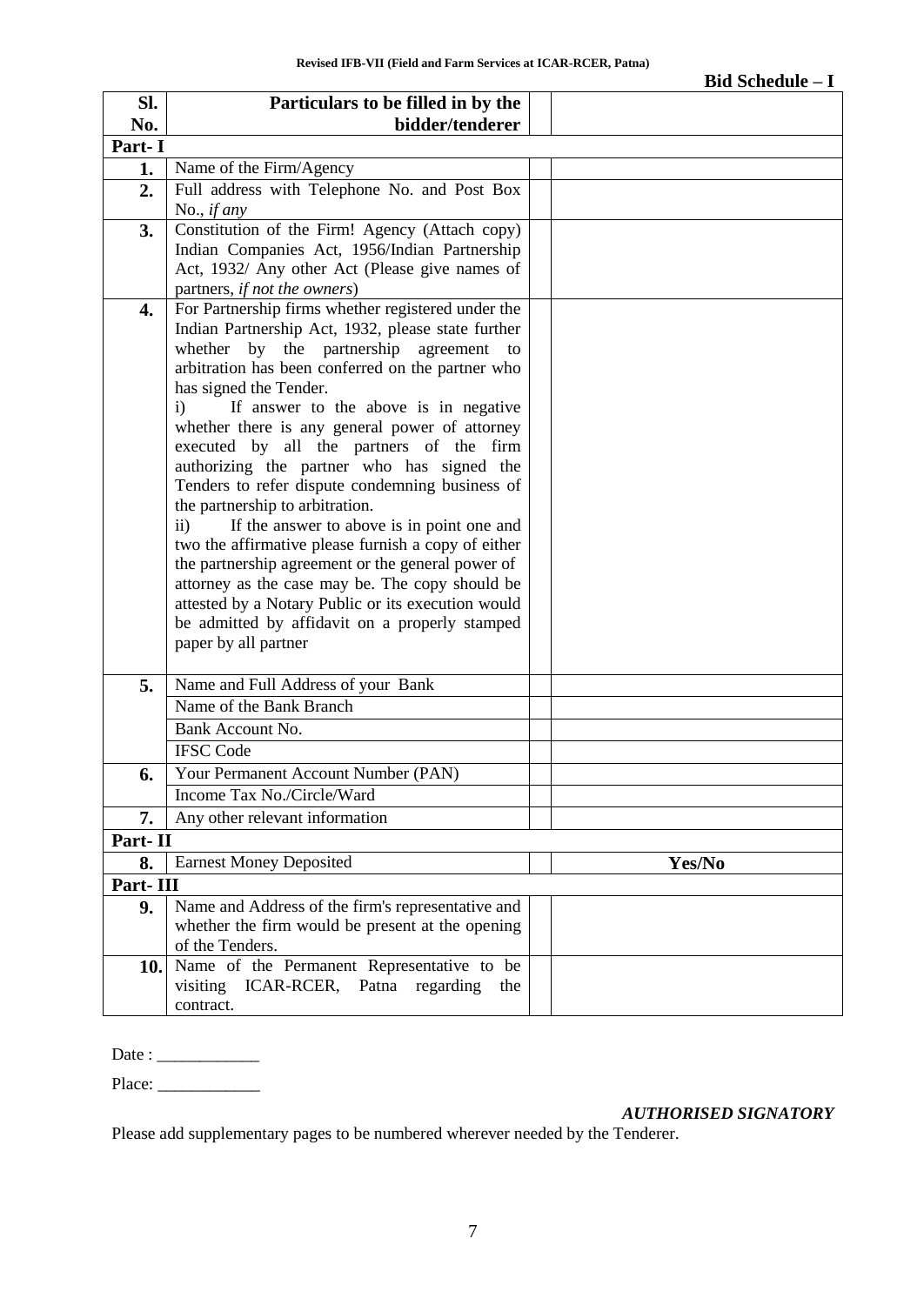#### **GENERAL INFORMATION & OTHER TERMS & CONDITIONS** OF THE **CONTRACT** FOR PROVIDING FOLLOWING SERVICES at **ICAR-RCER, Patna**,:-

#### **Scope of Work (under IFB-VII): -**

#### **1) Job Work Contract** for **various Jobs** (related to **Farm & Field Services**)

- 1. **Evaluation of the quotation:-** The Institute will evaluate and compare the quotations determined to be substantively responsive i.e. whichsoever quotations are properly signed and sealed, fulfill all the eligibility conditions, conform to the terms and conditions and meet the minimum wages criteria and other statutory requirement. The Institute will award the contract to the responsive bidder whose total cost for all the items put together is the lowest.
- 2. **TERMS OF THE CONTRACT:-** Initially, the terms of the contract will be for two years. On the expiry of the contract or on its termination, the Complex reserves the right to renew the contract on yearly basis on the terms and conditions that may then be mutually agreed upon.
- 3. **MODE OF PAYMENT:-** The agency shall submit monthly bills along with the proof of depositing Tax and EPF & ESI contribution for the personnel engaged at the site for the job performed during the preceding month on the first working day and the Institute shall make payment by means of online payment through RTGS/NEFT, in favour of the agency. However, taxes which are as per the rules of the Govt. of India as well as Govt. of Bihar shall be deducted at source from monthly bills of the successful tenderer. The agency shall make payment to their employees through cheques or transfer into the employee's bank account only.
- 4. **TERMINATION:-** This contract can be terminated by giving one month's notice on either side and that any notice required to be served shall be sufficiently served on the parties, if delivered to them personally or dispatched at the address given hereinunder through registered post.
- 5. **LOSS AND / OR DAMAGES**:- In case of any loss or damage done to the property of the Institute by the personnel provided by the agency for sanitary duties at ICAR-RCER - Main Complex & WALMI Complex, full damages will be recovered from the Agency and decision of the Director, ICAR-RCER shall be binding on it.

#### *TERMS & CONDITIONS***:-**

- 1. The supporting/allied services staff should follow strict attendance and whenever anyone of staff/supervisor is to go on leave, necessary alternative arrangements are to be made by the agency under intimation to this office.
- 2. Changing of Staff/Supervisor should be intimated to Incharge Farm, ICAR-RCER, Patna.
- 3. The Director, ICAR-RCER, Patna reserves the right to reject any or all quotations in whole or in part without assigning any reason therefor. The decision of Director, ICAR-RCER, Patna shall be final and binding on the Contractor/Agency in respect of clause covered under the contract.
- 4. The staff provided should also maintain secrecy and discipline in the premises of Institute.
- 5. The staff provided should be capable of speaking Hindi.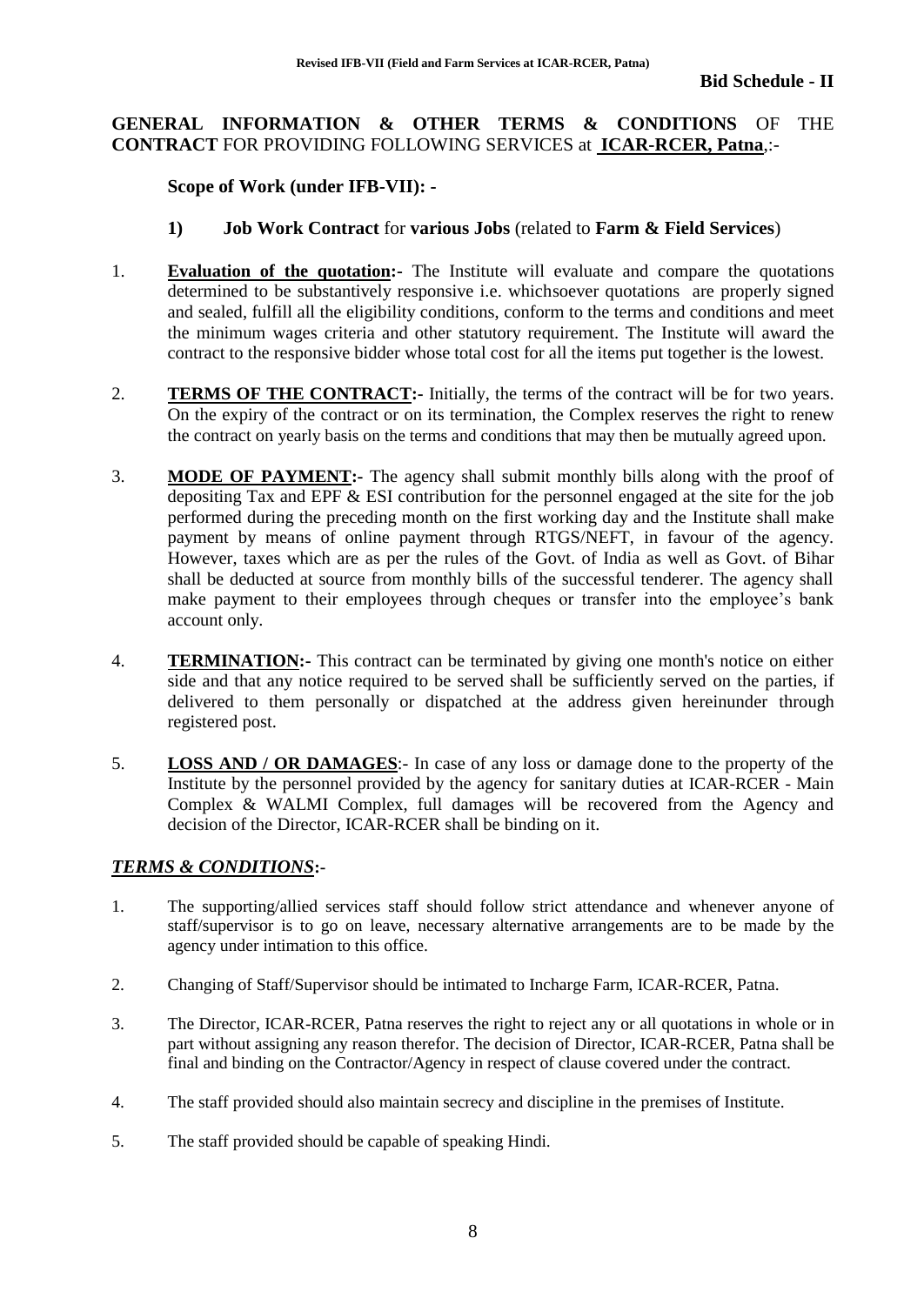- 6. The contractor shall keep a complaint register with his supervisor, and it shall be open to verification by the authorized officer of Institute for the purpose. All complaints should be immediately attended to by the Agency.
- 7. Uniform with colour specifications and pattern (e.g. white/colour saree for lady farm workers, while/colour shirt and pant for others) approved by Institute should be supplied by the contractor to the workers at his own cost and it should be ensured that the working staff etc., are in proper uniform while on duty.
- 8. The contractor shall not sublet the work without prior written permission of the Institute. In case the contractor intends to sublet the work to some sub-contractor, the contractor must furnish prior information to this effect, in its bid itself; in that case, the sub-contractor, too, must fulfill all the requirements to be fulfilled by the Contractor as per the terms and conditions of this contract.
- 9. The contractor or his workers shall not misuse the premises allotted to them for any purpose other than for which the contract is awarded.
- 10. The selected agency shall provide the necessary personnel as per work-schedule determined by the Institute. The agency shall employ good and reliable persons with robust health of age group of 21 to 45 years. In case any of the personnel so provided is not found suitable by the Institute, the Institute shall have the right to ask for his/her replacement without giving any reason thereof and on receipt of a written communication form the Institute, the agency shall have to replace such persons immediately.

#### **11. The persons so provided by the agency under this contract will not be the employee of the Institute and there will be no employer-employee relationship between the Institute and the person so engaged by the contractor in the aforesaid services.**

- 12. After physical inspection of the site, a very detailed assessment/requirements of personnel for providing allied services at the ICAR-RCER, Patna shall have to be furnished alongwith the Tender. However, the Tenders should indicate only the **lump-sum amount** in respect of **all the services** covered under this contract and that **rates** should **not be proposed** only on the basis of **manpower to be deployed** under the contract. **No request** for **alteration** in the **rates once quoted** will be permitted **within one year**.
- 13. The **rates to be quoted** should **include** cost of **each and every item** including **transportation cost**, **manpower cost** (**inclusive of all applicable dues** like EPF & ESI contributions, cost on Uniform/liveries, etc,) and taxes (including Goods and Service Tax, Income Tax or any other applicable Taxes) etc. The Institute shall **not bear any extra charge** (over & above the amount payable on the basis of the quoted rates) on **any account** whatsoever i.e. EPF contribution, Uniform, Liveries, OTA etc.
- 14. The contractor will discharge **all his legal obligations** in respect of the **workers/supervisors** to be employed/ deployed by him for the execution of the work in respect of their **wages** and **service conditions** and shall **also comply** with **all the rules and regulations** and **provisions of law** in force that may be applicable to them from time to time. The contractor shall **indemnify** and **keep indemnified** the **Institute** from **any claims, loss or damages** that may be caused to it on account of **any failure to comply** with the obligations under various laws. In case of any **dispute**, the **decision** of **Director, ICAR-RCER**, Patna shall be final and binding on the contractor.
- 15. Income Tax will be deducted from the payments due for the work done as per rule.
- 16. They should not leave their points unless and until the reliever comes for shift duties, supervisor will maintain all the registers, which are kept at concerned Section.
- 17. Changing of Supervisor/Staff should be intimated to the Caretaker.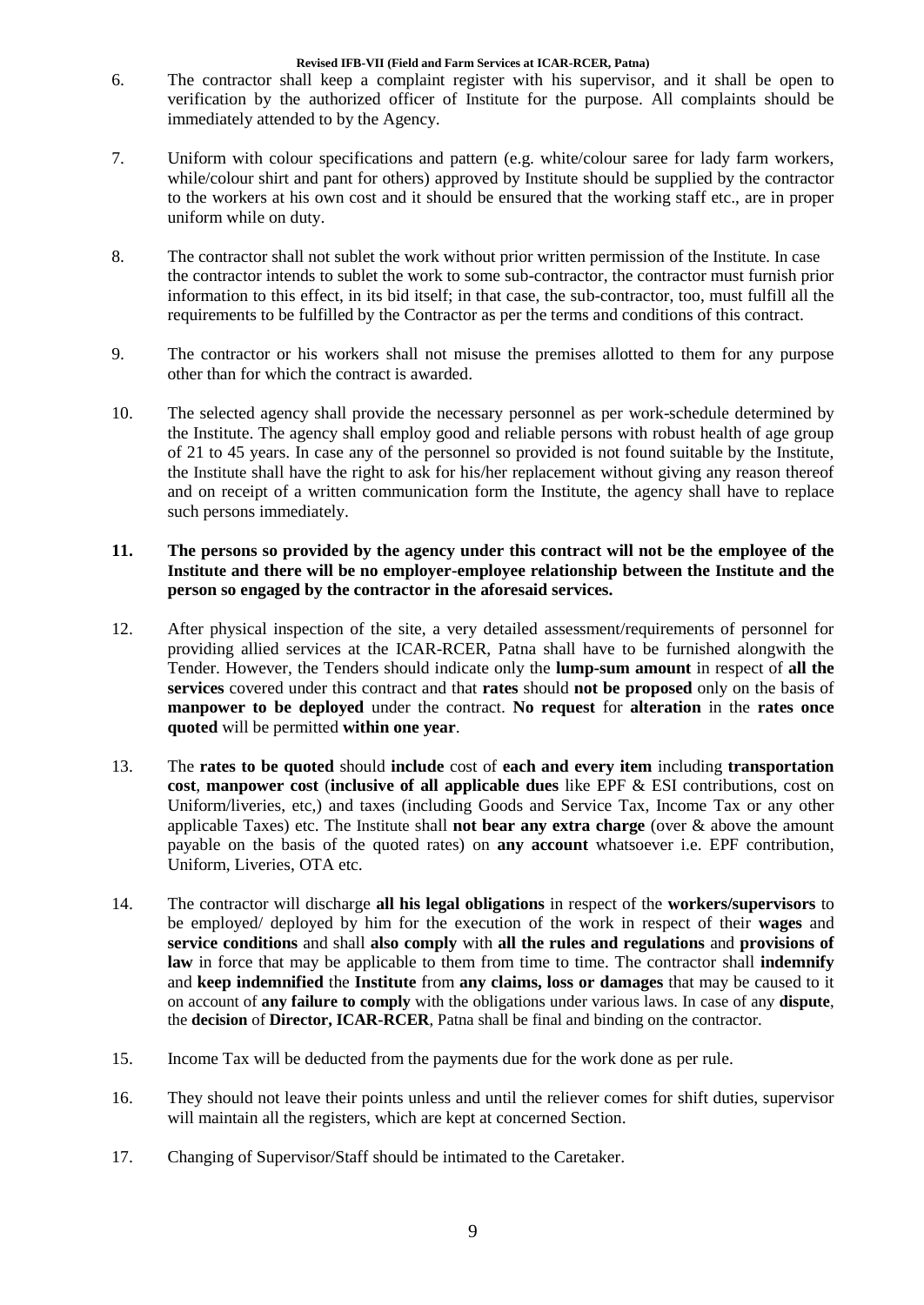- 18. The Contractor must employ adult labour only. Employment of child labour may lead to the termination of the Contract.
- 19. The contract is subject to the condition that the tenderer will comply with all the laws and acts of Central Govt., State Govt. relating to this contract made applicable from time to time.
- 20. The contractor shall make payment of wages by Cheque or Account transfer (to those employees having bank account) to his personnel engaged by him by **7th** of the following month in the premises of ICAR-RCER in the presence of an officer designated for the purpose by competent authority of ICAR-RCER, so that there is no disruption in the performance of duties of deployed personals.

Wages should be according to Minimum Wages Act and other relevant statutory Acts applicable for State/Central Govt. ICAR-RCER reserves the right to check periodically payment of wages made by Contractor to security personnel"s deployed.

# **BILLS MUST BE SUBMITTED IN TRIPLICATE ALONG WITH PERSON-WISE DETAILS OF EPF AND ESI CONTRIBUTIONS DEPOSITED IN THEIR INDIVIDUAL ACCOUNT.**

**FURTHER, THE AGENCY MUST, ALONG WITH THE BILLS AND EPF AND ESI DETAILS, PROVIDE THE PHOTOCOPY OF BANK CHALLAN USED TO MAKE THE DEPOSIT/PAYMENT FOR EPF AND ESI CONTRIBUTIONS BY THE CONTRACTOR ON MONTHLY BASIS.**

- 21. The contractor shall maintain register for making the attendance by Supervisor deployed by him, which can be seen/verified by the Caretaker or an authorized officer of ICAR periodically.
- 22. The contractor shall issue photo I-Card to the personnel"s deployed in the complex/colony for performing duty, which will be duly signed by him and displayed by them on their persons while they are in duty.
- 23. **IT HAS BEEN NOTICED THAT SOMETIMES THE TENDERER QUOTE UN-WORKABLE SERVICE CHARGES (SUCH AS 0.00 % OR NIL VALUE) VIS-À-VIS SCOPE OF WORK, RESULTING IN EITHER UNSATISFACTORY PERFORMANCE OR INJUSTICE TO THE WORKERS BY NOT GETTING THEIR DUE MINIMUM WAGES ALONG WITH OTHER STATUTORY CHARGES. IT MAY THEREFORE, BE ENSURED THAT THE SERVICE CHARGES OF EACH FIRM ARE INDICATED SEPARATELY IN THE FINANCIAL BID . IT IS FURTHER MENTIONED THAT FINANCIAL BID OF THOSE FIRMS ONLY WOULD BE CONSIDERED WHO QUOTE SERVICE CHARGES AT FINANCIAL BID VIS-À-VIS THEIR SPECIFIED SCOPE OF WORK. QUOTING OF UNWORKABLE/UNREASONABLE SERVICE CHARGE (SUCH AS 0.00 % OR NIL VALUE) WILL RENDER THE TENDER UNRESPONSIVE.**
- 24. *THE TENDERER SHOULD QUOTE HIS SERVICE CHARGE IN SUCH A WAY THAT GROSS SERVICE CHARGE PER BILLING MONTH SHOULD BE MORE THAN THE AMOUNT OF INCOME TAX TO BE RECOVERED FROM TOTAL PAYMENT FROM VIOLATION OF ANY OF THE LAWS IN-FORCE AND SHOULD NOT BE BLACK LISTED BY ANY GOVERNMENT ORGANIZATION.*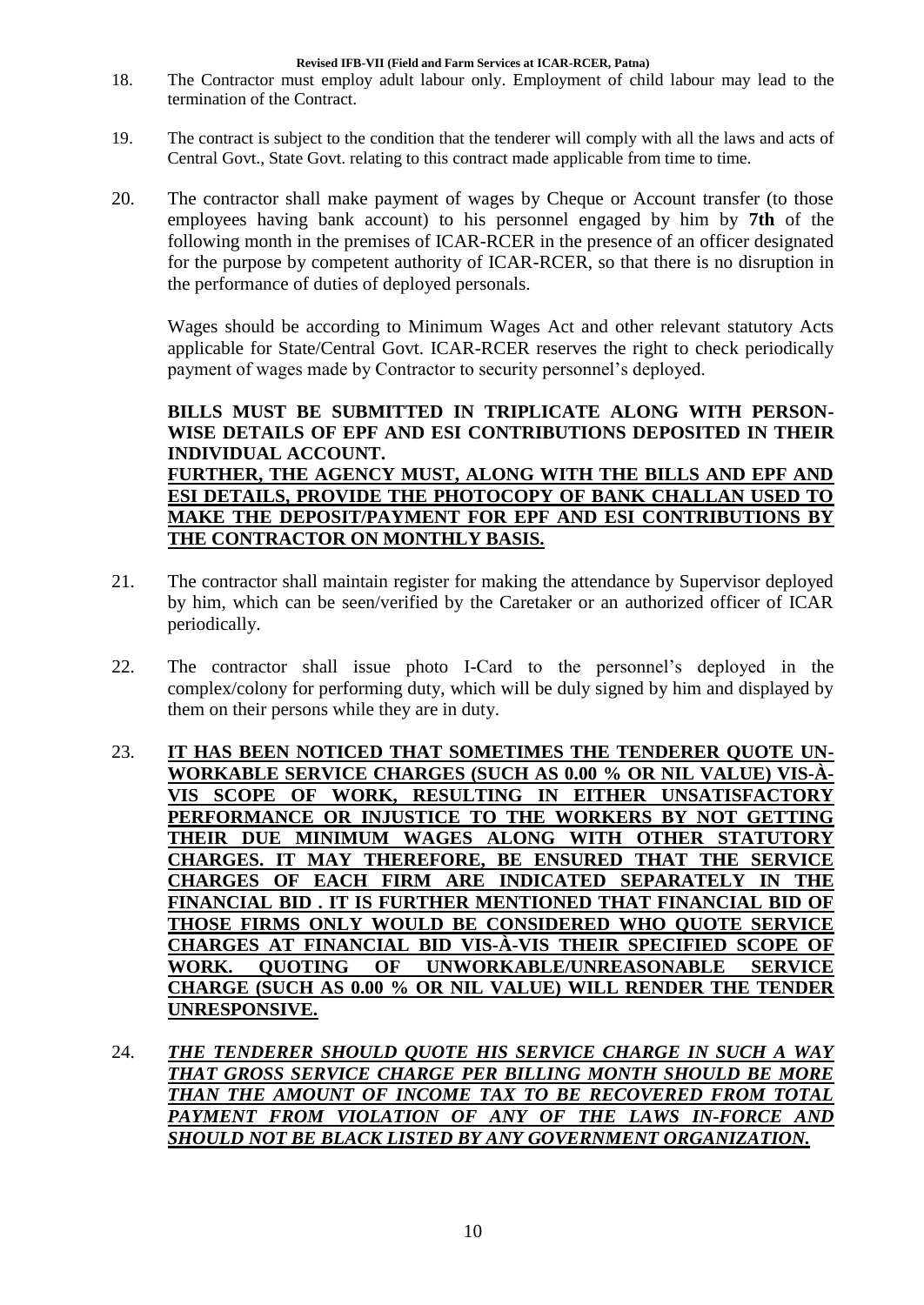- 25**.** *SUCH MONTHLY BILL WHICH IS AGGREGATE OF WAGES (FIXED), EPF (FIXED), ESI (FIXED), SERVICE CHARGE (AS QUOTED) AND GOOD AND*  **SERVICE TAX (AS APPLICABLE). IT MAY BE NOTED THAT THE RATE OF** *INCOME TAX WILL BE COMPUTED @ 2% OF THE TOTAL PAYMENT I.E. AT*  THE HIGHEST APPLICABLE RATES IRRESPECTIVE OF THE STATUS OF *THE TENDERER AS AN INDIVIDUAL CONTRACTOR/FIRM/TRUST. HENCE, SERVICE CHARGE MUST BE QUOTED KEEIPING THIS IS VIEW AND FAILURE TO ABIDE BY THIS WILL LEAD TO THE TENDER BEING CONSIDERED UNRESPONSIVE ON THE GROUNDS OF SERVICE CHARGE BEING UNWORKABLE.*
- 26. In the financial bid the bidder must quote the rates in figures as well as in words. The amount of each item should be worked out and total should be given.
- 27. The pre-receipted bill shall be submitted by the security Agency in triplicate duly supported by proof of attendance, payment of statutory charges/subscription etc., Payment will be made by cheque/e-payment. Payment will be made against monthly bills supported by requisite documents. Income Tax will be deducted as per rates.
- 28. The Agency shall have to provide Telephone numbers for 24 hours contact.
- 29. The Agency should abide by rules laid down by any statutory authority relevant to the deployment of security guards.
- 30. It is mandatory for the agency to maintain all statutory registers in connection with their work at the Institute campus and produce them as and when demanded by the authorities of the Institute and Labour Commissioner or its authority.
- 31. The contractor will discharge all his legal obligations in respect of the workers/supervisors to be employed/deployed by him for the execution of the work in respect of their wages and service conditions and shall also comply with all the rules and regulations and provisions of law in force that may be applicable to them form time to time. The Contractor shall indemnify and keep indemnified the Institute form any claims. Loss or damages that may be caused to it on account of any failure to comply with the obligations under various laws. In case of any dispute, the decision of Director, ICAR-RECER, Patna shall be final and binding on the contractor.
- 32. The Agency is advised to do a complete survey on his own of all the area before offering rates.
- 33. Risk Clause: Institute reserves the right to discontinue the service at any time, if the services are found unsatisfactory by giving a Show-cause Notice to be replied within a week and also has the right to award the contract to any other agency at the risk and cost of current agency and excess expenditure incurred on account of this can be recovered from Security Deposit or pending bills or by raising a separate claim.

#### **RECOVERY OF LOSS/DUES**

For any loss or damage or theft etc., if any is noticed due to negligence on the part of the agency/individual, the agency shall meet the cost and also be require to compensate such loss for which the agency has to execute an Indemnity bond of appropriate value on on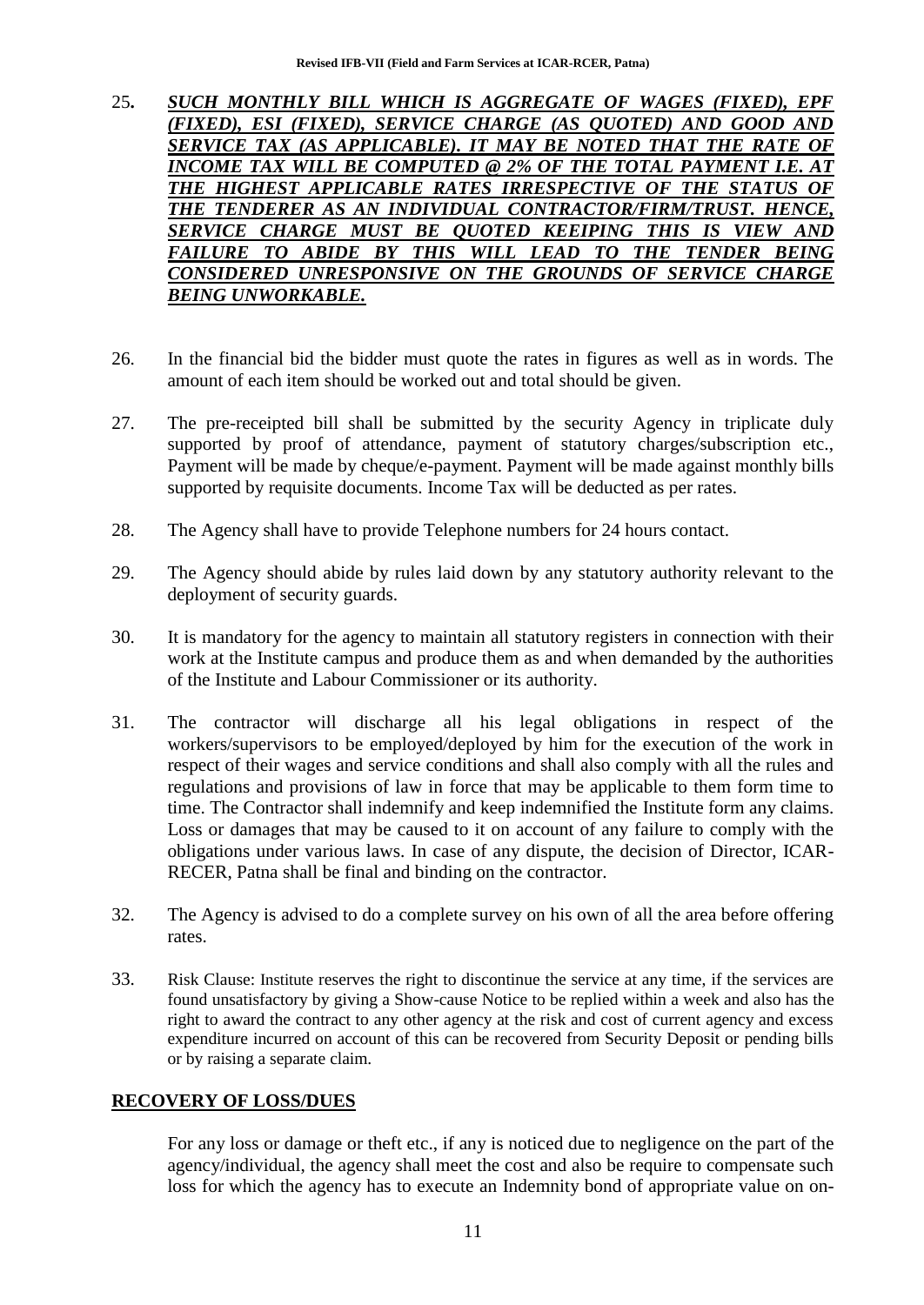judicial paper against any loss of ICAR-RCER property, assets and immovable/movable properties.

# **LEGAL OBLIGATIONS:-**

All personnel employed by contractor shall be engaged by him as his own employees in all respects express or implied. The responsibilities whatsoever, incidental or direct, arising out of or for compliance with or enforcement of the provisions of various Labour Laws/Industrial Laws of the country, shall be that of the contractor, He shall specifically ensure compliance with the following Laws/Acts and their Enactments/Amendments:-

- a. The contract Labour (Regulation & Abolition) Act., 1970
- b. The contract Labour (Abolition & Regulation) Central Rules, 1971
- c. The Minimum wages Act., 1948
- d. The Employer"s Liability Act., 1947
- e. The Payments of wages Act., 1936
- f. The Factories Act., 1948
- g. The Workmen"s Compensation Act., 1923
- h. The Employees Provident Funds and Misc. Provisions Act.,1952
- i. The Payment of Bonus Act., 1976
- j. The Equal Remuneration Act., 1976
- k. The Industrial Disputes Act., 1947

## **PENALTY CLAUSE: LIQUIDATED DAMAGES CLAUSE**

- 1. An amount of Rs.2000/- will be levied as liquidated damages per day whenever and wherever it is found that the work is not up to the mark in any Section. It will be brought to the notice of the supervisory staff of the firm and if no action is taken within one hour liquidated damages clauses will be invoked.
- 2. Any misconduct/ misbehavior on the part of the manpower deployed by the agency will not be tolerated and such persons will have to be replaced immediately.
- 3. If the required number of workers/supervisor are less than the minimum required as specified, penalty of Rs.1000/- per worker per day will be deducted from the bill.

The Director, ICAR RCER Patna reserves the right to reject any or all Tenders in whole or in part without assigning any reasons therefore. The decision of Director, ICAR RCER Patna shall be final and binding on the contractor/agency in respect of any clause covered under the Contract.

## **EQUAL QUOTED RATE CLAUSE:**

**In the event of the lowest bid prices quoted equally by two or more bidders, the contract will be awarded to the bidder, who fetches maximum marks in the technical evaluation, as per the following merits:-**

| <b>Sl. No.</b> | <b>Technical Evaluation Criteria</b>          | <b>Weightage (100 Marks)</b>          |
|----------------|-----------------------------------------------|---------------------------------------|
| <u>1.</u>      | Years of continuous existence as a registered | 30 Marks (6 Marks for each year of    |
|                | services provider for the Job work of Farm    | legal existence,<br>restricted<br>to  |
|                | and Field Services (to be supported with      | maximum 5 years, as on the date of    |
|                | relevant documents)                           | opening of bids. Records of only last |
|                |                                               | 5 financial years (2011-12 to 2016-   |
|                |                                               | 17) will be counted.)                 |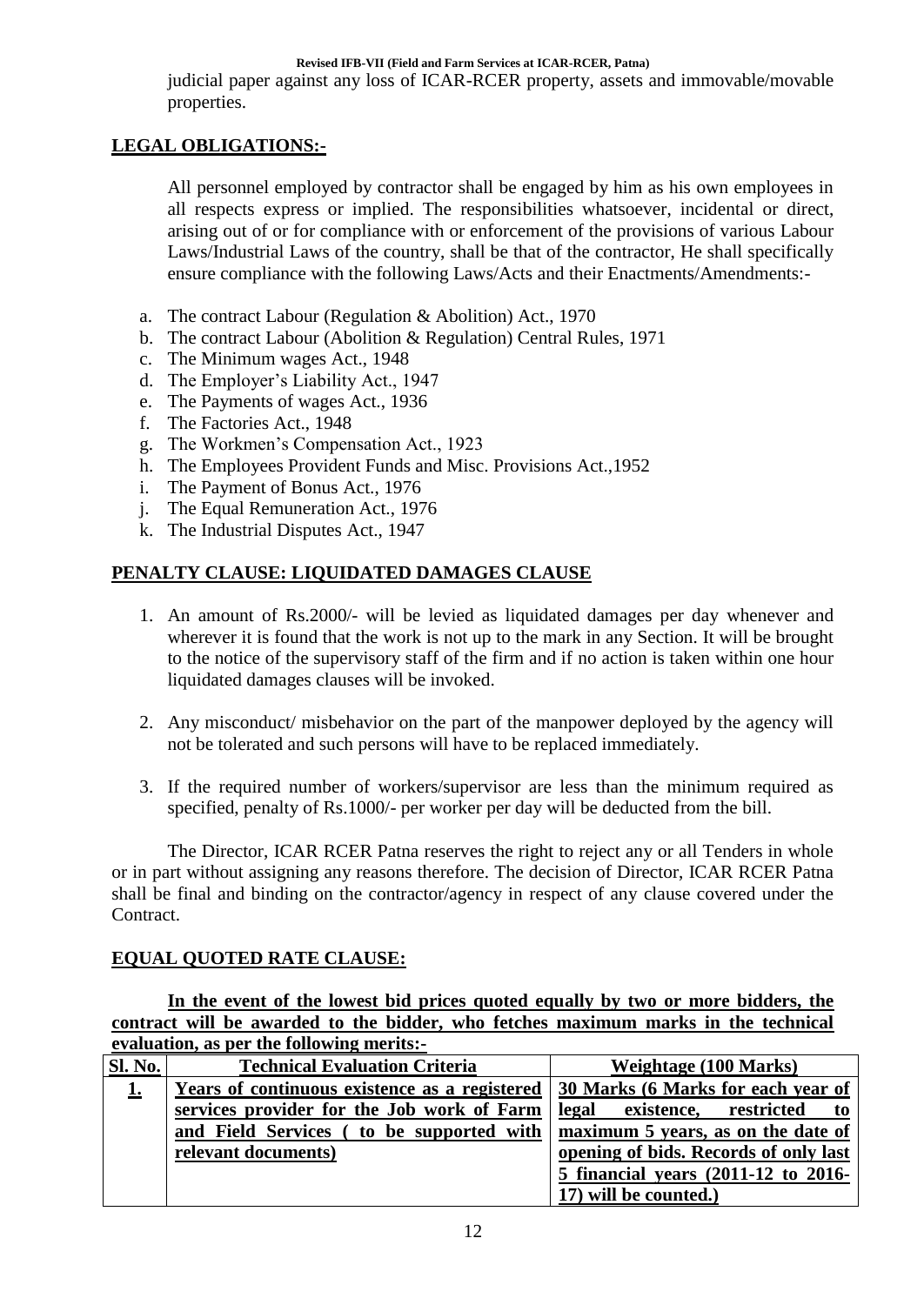| 2. | Years of having a minimum Annual Turn-       | 30 Marks (6 Marks for each year of            |
|----|----------------------------------------------|-----------------------------------------------|
|    |                                              |                                               |
|    | over of Rs. 100 lakhs (to be supported by    | having minimum Annual Turn-over               |
|    | relevant document)                           | of Rs. 100 lakhs, restricted to               |
|    |                                              | maximum 5 years, as on the date of            |
|    |                                              | opening of bids. Records of only last         |
|    |                                              | 5 financial years (2011-12 to 2016-           |
|    |                                              | 17) will be counted.)                         |
| 3. | Years of providing the minimum strength of   | 30 Marks (6 Marks for each year of            |
|    | 44 nos. of housekeeping personal to the      | providing minimum strength of 44              |
|    | Central/State Government Institution/PSUs,   | nos. of housekeeping personal to              |
|    | etc. (to be supported by relevant documents) | govt. bodies, restricted to maximum           |
|    |                                              | 5 years, as on the rate of opening of         |
|    |                                              | bids. Services of only last 5 financial       |
|    |                                              | years (2011-12 to 2016-17) will be            |
|    |                                              | counted)                                      |
| 4. | Years of providing satisfactory housekeeping | 10 Marks (2 Marks for each year of            |
|    | services in ICAR institutes across India.    | satisfactory service<br>provided,             |
|    |                                              | restricted to maximum of 5 years of           |
|    |                                              | service provided in different or one          |
|    |                                              | <b>ICAR</b> institutes till date. Services of |
|    |                                              | only last financial years (2011-12 to         |
|    |                                              | 2016-17) will be counted).                    |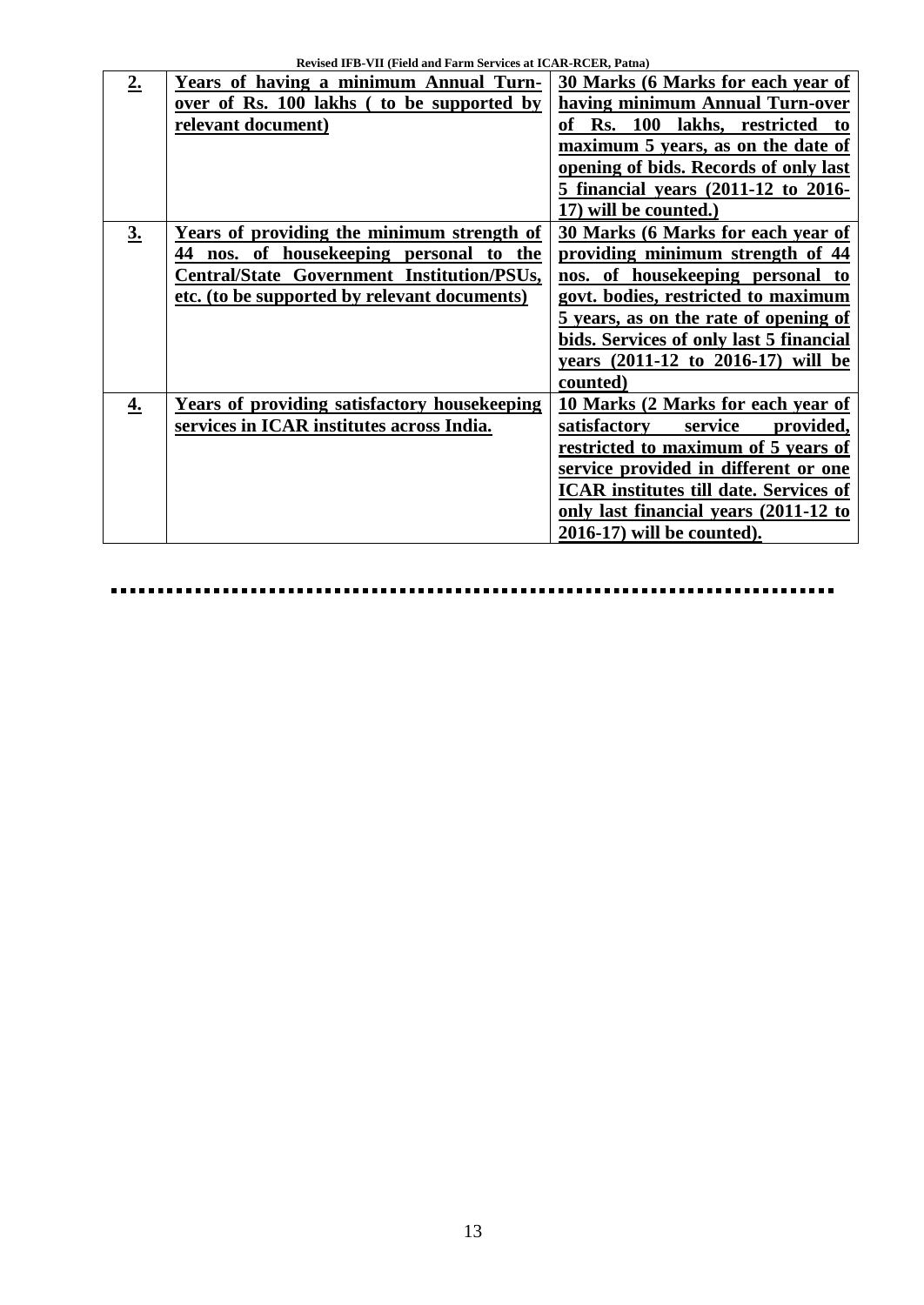| Details of the Minimum 3 years experience/work done. |  |
|------------------------------------------------------|--|
|                                                      |  |

| Sl. | Name of the Deptt./    | Period |    | No. of   | Available | Remarks |
|-----|------------------------|--------|----|----------|-----------|---------|
| No. | Organization & Name of |        |    | staff    | at Page   |         |
|     | contact Person         | From   | To | deployed | No.       |         |
|     | with Ph. No.           |        |    |          |           |         |
|     |                        |        |    |          |           |         |
|     |                        |        |    |          |           |         |
|     |                        |        |    |          |           |         |
|     |                        |        |    |          |           |         |
|     |                        |        |    |          |           |         |
|     |                        |        |    |          |           |         |
|     |                        |        |    |          |           |         |

**(Authorized Signatory)**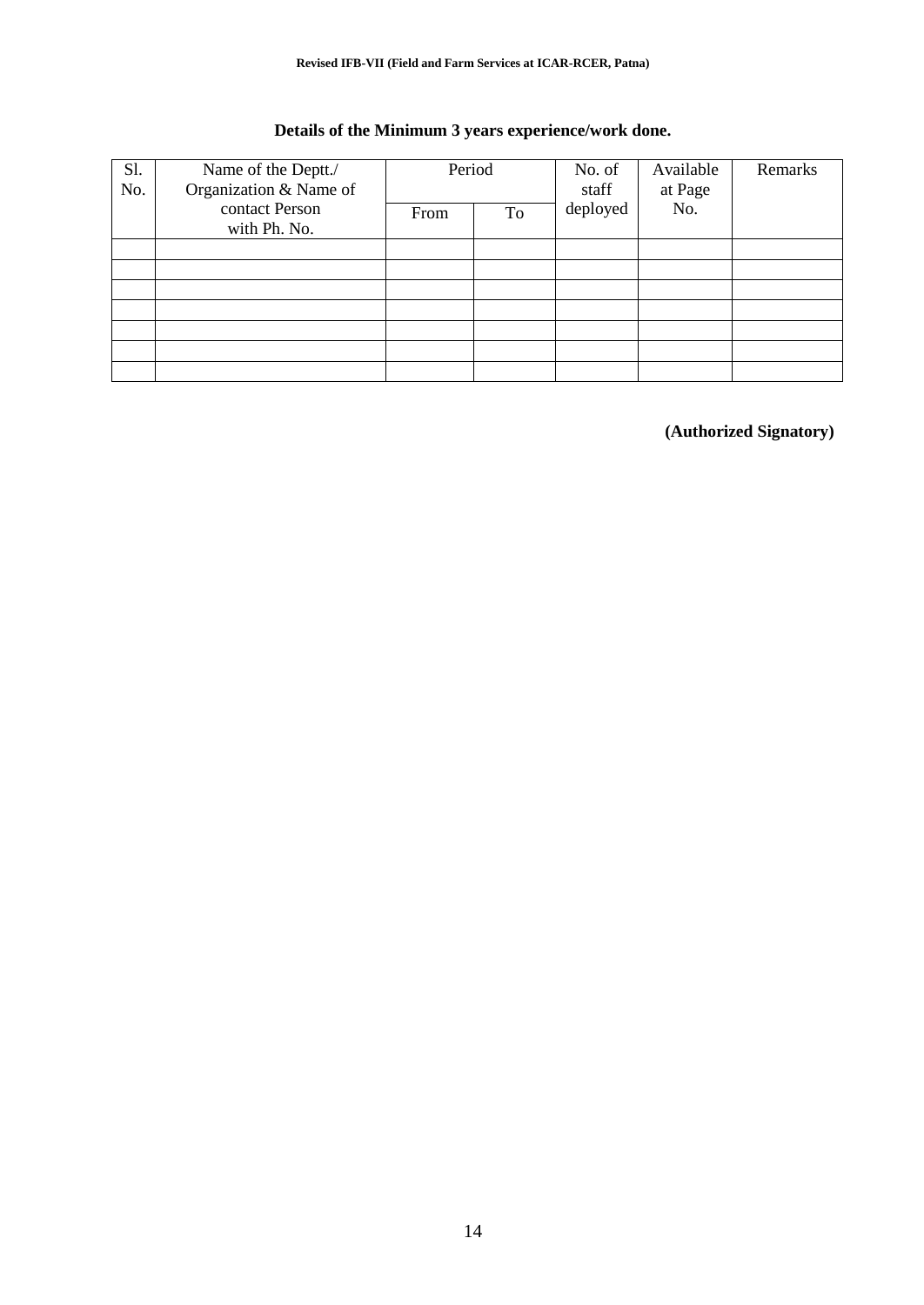#### **FINANCIAL BID**

(This financial bid to be enclosed in a separate envelop with seal)<br>t of Tender :  $2.30 \text{ PM}$  on  $23.10.2017$ Last date for receipt of Tender

Date of opening of Financial Bid : As per the intimation.

To

Director, ICAR Research Complex for Eastern Region, ICAR Parisar, P.O. Bihar Veterinary College, Patna – 800 014.

Sir,

I/We wish to submit our Tenders for **the job work/service contract for providing the following services at ICAR-RCER, Patna** on the following rates:-

| Sr.<br>No.       | Name of the works                                                                                                          | Job-<br>measurement<br>Unit/Area | <b>Quantity</b><br>*    | Estimated**<br><b>Rate per Unit</b> | Rate<br>quoted<br>per unit<br>(Rs.) | <b>Total</b><br><b>Bid</b><br><b>Amount</b><br>(Rs.) |
|------------------|----------------------------------------------------------------------------------------------------------------------------|----------------------------------|-------------------------|-------------------------------------|-------------------------------------|------------------------------------------------------|
| $\mathbf{1}$     | $\overline{2}$                                                                                                             | 3                                | $\overline{\mathbf{4}}$ | 5                                   | 6                                   | $7 = 4x6$                                            |
| A)               | Crop Production Jobs e.g.:-                                                                                                |                                  |                         |                                     |                                     |                                                      |
| 1.               | Stacking/support making in<br>vegetables                                                                                   | per 100 Nos.                     | 20                      | 363.00                              |                                     |                                                      |
| 2.               | Sowing of seed by manual                                                                                                   | per $500 \text{ m}^2$            | 20                      | 1074.00                             |                                     |                                                      |
| $\overline{3}$ . | Sowing of seed by seed drill<br>machine                                                                                    | per $1000 \text{ m}^2$           | 10                      | 79.00                               |                                     |                                                      |
| 4.               | Transplanting<br>seedling<br>it<br>(Paddy)                                                                                 | per $1000 \text{ m}^2$           | 10                      | 1136.00                             |                                     |                                                      |
| 5.               | Manure/Fertilizer/Pesticide<br>etc. application                                                                            | per $1000 \text{ m}^2$           | 20                      | 189.00                              |                                     |                                                      |
| 6.               | Basin<br>weeding,<br>hoeing,<br>manure & fertilizer application<br>in orchard including carrying<br>of fertilizer / manure | per 30 plants                    | 10                      | 716.00                              |                                     |                                                      |
| 7.               | Seed soaking / dry<br>seed<br>treatment                                                                                    | per kg                           | 100                     | 5.00                                |                                     |                                                      |
| 8.               | Weeding,<br>earthing<br>up,<br>intercultural operation in field                                                            | per $500 \text{ m}^2$            | 20                      | 1074.00                             |                                     |                                                      |
| 9.               | Irrigation                                                                                                                 | per $1000 \text{ m}^2$           | 30                      | 184.00                              |                                     |                                                      |
| 10.              | bundle making<br>Harvesting,<br>and carrying of crops.                                                                     | Per $1000 \text{ m}^2$           | 25                      | 1135.66                             |                                     |                                                      |
| 11.              | Threshing<br>thresher<br>by<br>followed by winnowing                                                                       | per 1000 m <sup>2</sup>          | 30                      | 663.00                              |                                     |                                                      |
| 12.              | Manual threshing followed by<br>winnowing                                                                                  | per $1000 \text{ m}^2$           | 20                      | 757.00                              |                                     |                                                      |
| 13.              | Weighing, bagging & storing                                                                                                | per $1000 \text{ m}^2$           | 20                      | 95.00                               |                                     |                                                      |
| 14.              | Preparation<br>of<br>ermin<br>compost in the pit size of<br>6'x3'x3'.                                                      | 100 kg                           | 10                      | 372.00                              |                                     |                                                      |
| 15.              | Maintenance<br>of<br>seasonal<br>flower/lawn                                                                               | Per $m2$                         | 100                     | 14.00                               |                                     |                                                      |
| 16.              | Uprooting of paddy nursery, $\sqrt{Per m^2}$<br>bundle making, washing &<br>carrying.                                      |                                  | 100                     | 11.00                               |                                     |                                                      |
| 17.              | Uprooting of vegetable nursing<br>& planting.                                                                              | Per $m2$                         | 100                     | 11.00                               |                                     |                                                      |
| 18.              | Pit digging in the size of<br>3'x3'x3'.                                                                                    | Per fit                          | 100                     | 117.00                              |                                     |                                                      |
| 19.              | Filling of pit $(3'x3'x3')$ with<br>manure $\&$ fertilizer including<br>carrying of filling materials.                     | Per fit                          | 100                     | 79.00                               |                                     |                                                      |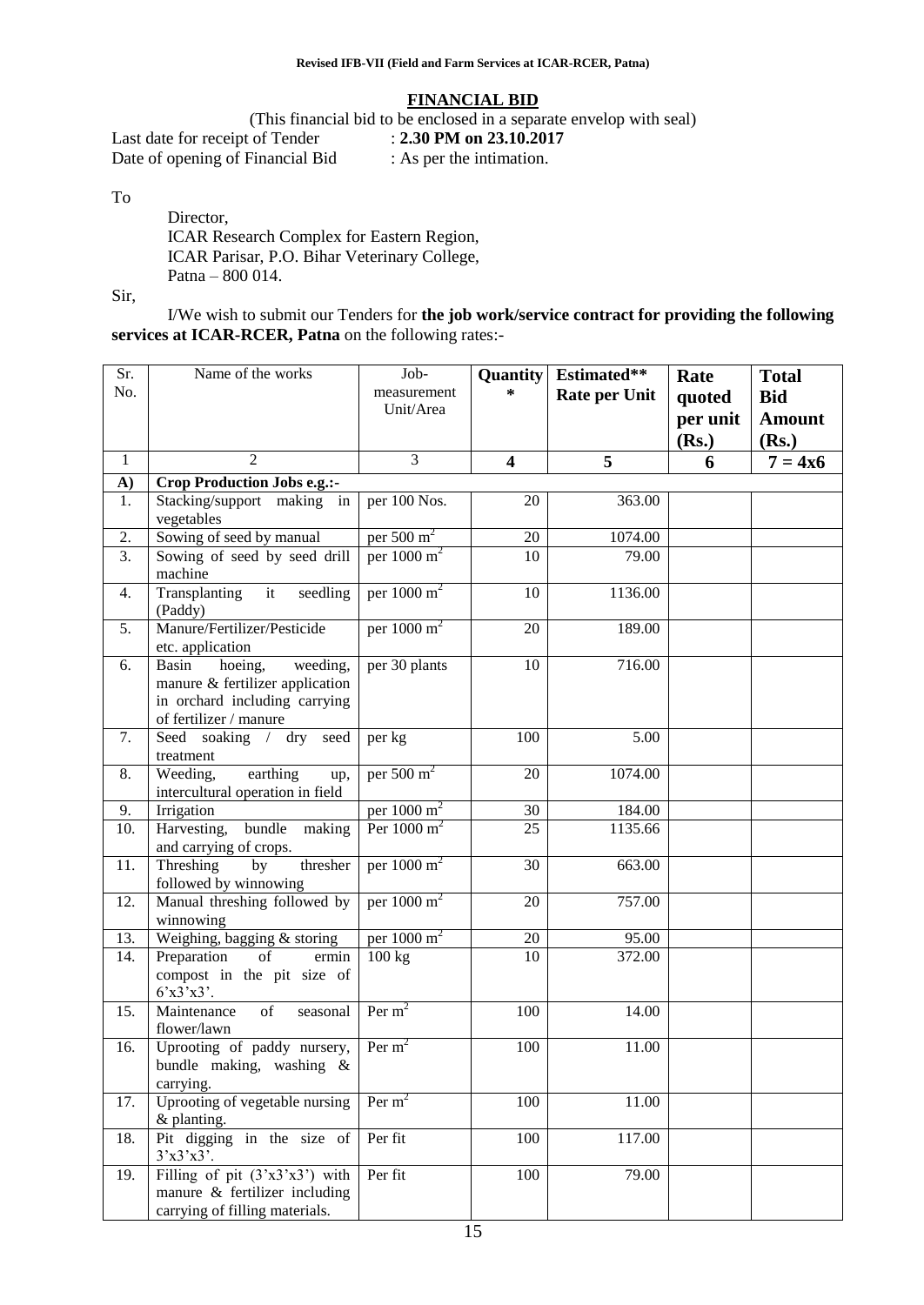**Revised IFB-VII (Field and Farm Services at ICAR-RCER, Patna)**

| 20.             | Planting of fruit / road avenue                                                    | Revised If D'Y II (FIGH and Farm Set vices at ICAR-RCER, I atna)<br>50 plants | 20              | 372.00          |  |
|-----------------|------------------------------------------------------------------------------------|-------------------------------------------------------------------------------|-----------------|-----------------|--|
|                 | & other tree plants.                                                               |                                                                               |                 |                 |  |
| 21.             | Spraying of chemicals                                                              | per $1000 \text{ m}^2$                                                        | 10              | 370.00          |  |
| 22.             | Dusting of chemicals                                                               | per $1000 \text{ m}^2$                                                        | 10              | 370.00          |  |
| 23.             | Harvesting of fruit                                                                | 10 trees                                                                      | 10              | 398.00          |  |
| 24.             | Harvesting of vegetable                                                            | Per $m2$                                                                      | 100<br>20       | 57.00<br>370.00 |  |
| 25.             | Training / pruning of fruit tree<br>etc.                                           | 50 plants                                                                     |                 |                 |  |
| 26.             | Hedge cutting                                                                      | Rmt.                                                                          | 100             | 7.00            |  |
| 27.             | Making of bamboo pegs                                                              | 100 pegs                                                                      | 10              | 218.00          |  |
| 28.             | Chopping of straw, boiling of<br>the same<br>for<br>mushroom<br>production.        | 50 bags                                                                       | 05              | 370.00          |  |
| 29.             | Maintenance<br>mushroom<br>of<br>house & harvesting                                | Per / House                                                                   | 05              | 370.00          |  |
| 30.             | Straw filling & spawning for<br>mushroom production                                | 25 bags                                                                       | 05              | 370.00          |  |
| 31.             | Grass cutting from channel &<br>link road                                          | Rmt.                                                                          | 100             | 10.00           |  |
| 32.             | Pot culture / weeding $&$ inter<br>cultural operation in pot                       | $50$ pots                                                                     | 10              | 370.00          |  |
| 33.             | Ring making around fruit plant<br>for manure $/$<br>fertilizer<br>application etc. | 10 plants                                                                     | 100             | 370.00          |  |
| 34.             | Raise bed preparation                                                              | per $1000 \text{ m}^2$                                                        | 20              | 1616.00         |  |
| 35.             | Gap filling / re-sowing                                                            | $20 \text{ m}^2$                                                              | 10              | 107.00          |  |
| 36.             | General cleaning                                                                   | per $1000 \text{ m}^2$                                                        | 20              | 582.00          |  |
| 37.             | Nursery preparation for paddy<br>transplanting                                     | per 100 m2                                                                    | 50              | 1141.00         |  |
| 38.             | Ring making for vegetable and<br>fertilizer application.                           | 50 ring                                                                       | 30              | 1051.00         |  |
| 39.             | Collection of morphological &<br>yield attributes data                             | 100 plants                                                                    | 20              | 1086.00         |  |
| 40.             | Spraying of chemicals in<br>orchard                                                | 250 plants                                                                    | 10              | 370.00          |  |
| 14.             | Transplanting of vegetables<br>seedling                                            | per 100 m2                                                                    | 10              | 530.00          |  |
| 42.             | Maize shelling                                                                     | 100 cobs                                                                      | 20              | 237.00          |  |
| 43.             | Maintenance<br>of<br>seasonal<br>flower                                            | Per m2                                                                        | 100             | 7.00            |  |
| 44.             | Scaring of birds                                                                   | per 1000 m2                                                                   | 50              | 397.00          |  |
| 45.             | Collection of Meterological<br>data like temperature, rainfall<br>and data enty    | Per day                                                                       | 25              | 532.00          |  |
| 46.             | Fixing of turg grass                                                               | Per $m2$                                                                      | 50              | 33.00           |  |
| 47.             | Transplanting of turg grass                                                        | Per $100 \text{ m}^2$                                                         | $\overline{20}$ | 166.00          |  |
| 48.             | Transplanting of Experimental<br>Paddy                                             | Per $1000m^2$                                                                 | 50              | 1703.00         |  |
| 49.             | Harvesting/Picking<br>and<br>Carrying pulses crop                                  | Per $1000m^2$                                                                 | 50              | 1551.00         |  |
| 50.             | Harvesting, bundle<br>making<br>and carrying of experimental<br>crops              | Per $1000m^2$                                                                 | 50              | 1636.00         |  |
| 51              | Roughing seed plot                                                                 | Per $1000m^2$                                                                 | 50              | 715.00          |  |
| $\overline{52}$ | Drying of Seed                                                                     | Per 10 quintal                                                                | 10              | 1472.00         |  |
| 53              | Cleaning of Seed                                                                   | Per 10 quintal                                                                | 10              | 1500.00         |  |
| 54              | <b>Grading of Seed</b>                                                             | Per 10 quintal                                                                | 10              | 1400.00         |  |
| 55              | Uprooting of fodder root slip                                                      | Per 2000 nos.                                                                 | 10              | 350.00          |  |
| B)<br>1.        | Live Stock & Fisheries Jobs e.g.:-<br>Watch & ward and caring of                   | 30<br>cattle/                                                                 | 30              | 372.00          |  |
|                 | buffalo/cattle/goats<br>in shed                                                    | buffalo or up                                                                 |                 |                 |  |
|                 | during night hours                                                                 | to 100 goats                                                                  |                 |                 |  |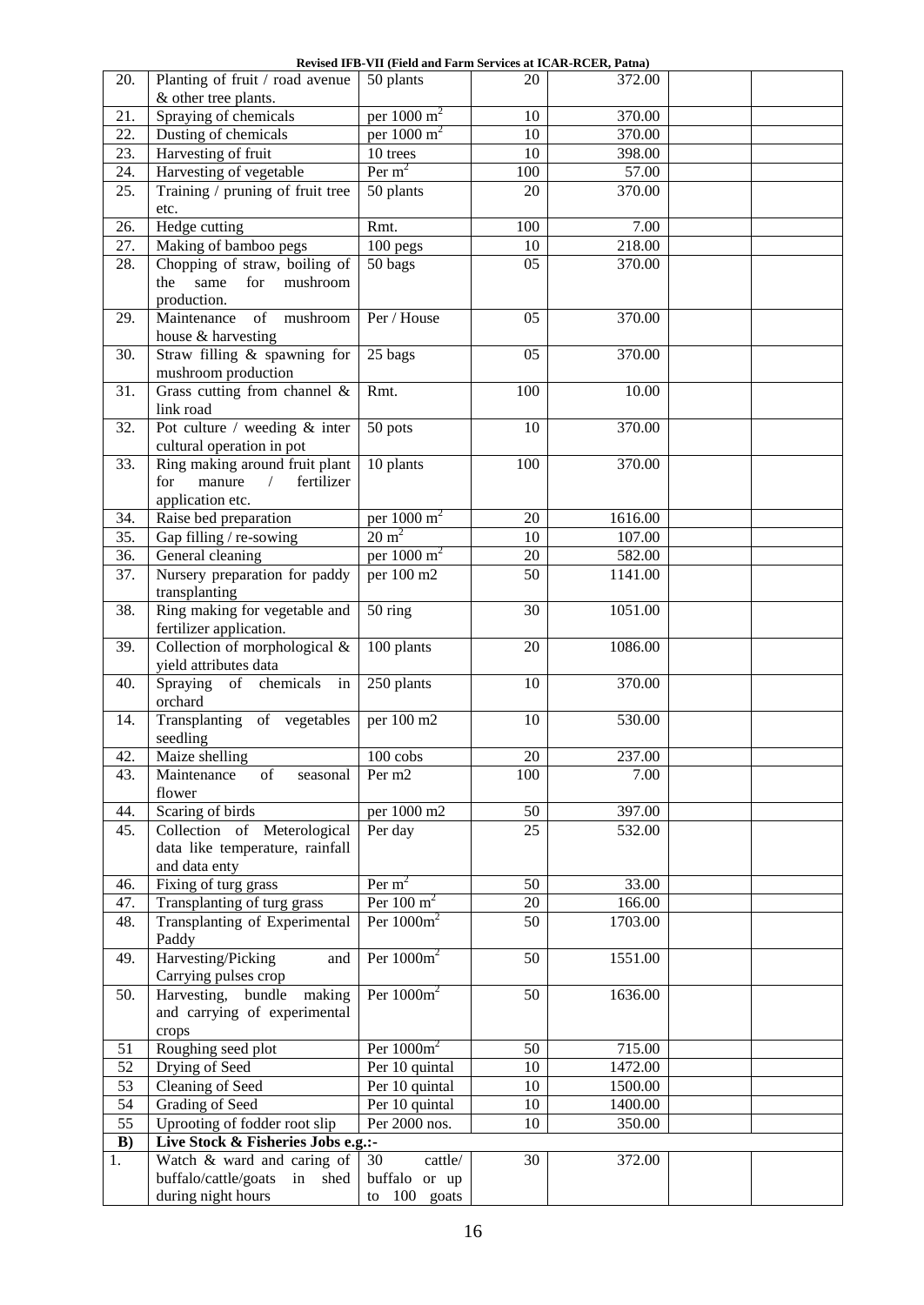|  | Revised IFB-VII (Field and Farm Services at ICAR-RCER. Patna) |  |  |  |
|--|---------------------------------------------------------------|--|--|--|
|--|---------------------------------------------------------------|--|--|--|

|              |                                                                                | per night                                     |                |         |  |
|--------------|--------------------------------------------------------------------------------|-----------------------------------------------|----------------|---------|--|
| 2.           | of<br>straw/green<br>Chopping<br>fodder                                        | Per quintal                                   | 50             | 372.00  |  |
| 3.           | Collection<br>fodder<br>of<br>$\&$<br>chopping                                 | Per quintal                                   | 50             | 372.00  |  |
| 4.           | Collection and chopping<br>of<br>fodder and filling in silo pit                | Per quintal                                   | 50             | 351.00  |  |
| 5.           | Animals<br>including<br>rearing                                                | 10<br>cattle/                                 | 30             | 745.00  |  |
|              | shed and animal cleaning,<br>feeding, watering etc.                            | buffalo or up<br>to 50 goats per<br>day       |                |         |  |
| 6.           | Bird rearing including shed<br>cleaning, feeding, watering<br>etc.             | up to 100 birds<br>per day                    | 30             | 291.00  |  |
| 7.           | Milking of cattle and milk<br>record maintenance                               | $\overline{10}$<br>cattle/<br>buffalo per day | 30             | 449.00  |  |
| 8.           | Milk distribution from sale<br>counter twice daily and record<br>maintenance   | 10<br>cattle/<br>buffalo<br>milk<br>per day   | 30             | 375.00  |  |
| 9.           | veterinary<br>Assistance<br>in<br>treatment, health and record<br>maintenance  | 20 animals per<br>day                         | 40             | 451.00  |  |
| 10.          | Assistance in postmortem and<br>disposal of carcass                            | cattle/buffalo<br>or 5 goats or<br>10 birds   | 05             | 385.00  |  |
| 11.          | Grazing of goats                                                               | 25 goats per<br>day                           | 30             | 375.00  |  |
| 12.          | Loading and un-loading of<br>straw from specified area                         | 5 quintal                                     | 50             | 372.00  |  |
| 13.          | Feeding of fish                                                                | 10,000 m2                                     | 20             | 399.00  |  |
| 14.          | Netting of fish pond                                                           | 1,000 m2                                      | 40             | 344.00  |  |
| 15.          | Pond surface cleaning                                                          | $1,000 \text{ m}$ 2                           | 20             | 372.00  |  |
| 16.          | Pond bund cleaning and fruit<br>crops on bunds maintenance                     | $\overline{100}$ m running                    | 15             | 399.00  |  |
| 17.          | Pond risers weeds cleaning                                                     | 100 m running                                 | 20             | 497.00  |  |
| 18.          | Pond chemical treatment                                                        | 10,000 m2                                     | $\overline{4}$ | 497.00  |  |
| 19.          | Maintenance of growth<br>$\&$<br>feeding record                                | 10<br>cattle/<br>buffalo or 25<br>goats       | 30             | 456.00  |  |
| 20.          | Loading & unloading of FYM                                                     | 100 cft                                       | 30             | 790.00  |  |
| 21.          | <b>Breeding</b><br>of<br>fish<br>and<br>fertilization                          | 10 brooder fish                               | 10             | 1137.00 |  |
| 22.          | Rearing of insect in lab<br>including collection                               | per 2 cages                                   | 100            | 384.00  |  |
| 23.          | Feeding and maintenance of<br>rodent in lab                                    | per 15 Nos.                                   | 10             | 372.00  |  |
| 24.          | Collection of field rodents by<br>fixing traps                                 | per 50 traps                                  | 20             | 372.00  |  |
| $\mathbf{C}$ | Land & Water Management Jobs e.g.:-                                            |                                               |                |         |  |
| 1.           | Land preparation by tractor /<br>power tiller                                  | per 100 m <sup>2</sup>                        | 50             | 225.00  |  |
| 2.           | Land preparation by tractor /<br>tiller<br>followed<br>power<br>by<br>planking | per 1000 m2                                   | 08             | 389.00  |  |
| 3.           | Land preparation by tractor /<br>power tiller followed planking<br>& pudding   | per 1000 m2                                   | 02             | 405.00  |  |
| 4.           | Bund making                                                                    | per mt.                                       | 2000           | 181.00  |  |
| 5.           | Repairing & height raising of<br>old bund                                      | per 100 mt.                                   | 20             | 427.00  |  |
| 6.           | Transplanting by transplanter<br>machine                                       | per 1000 m2                                   | 10             | 477.00  |  |
| 7.           | Irrigation<br>by                                                               | per 1000 m2                                   | 10             | 370.00  |  |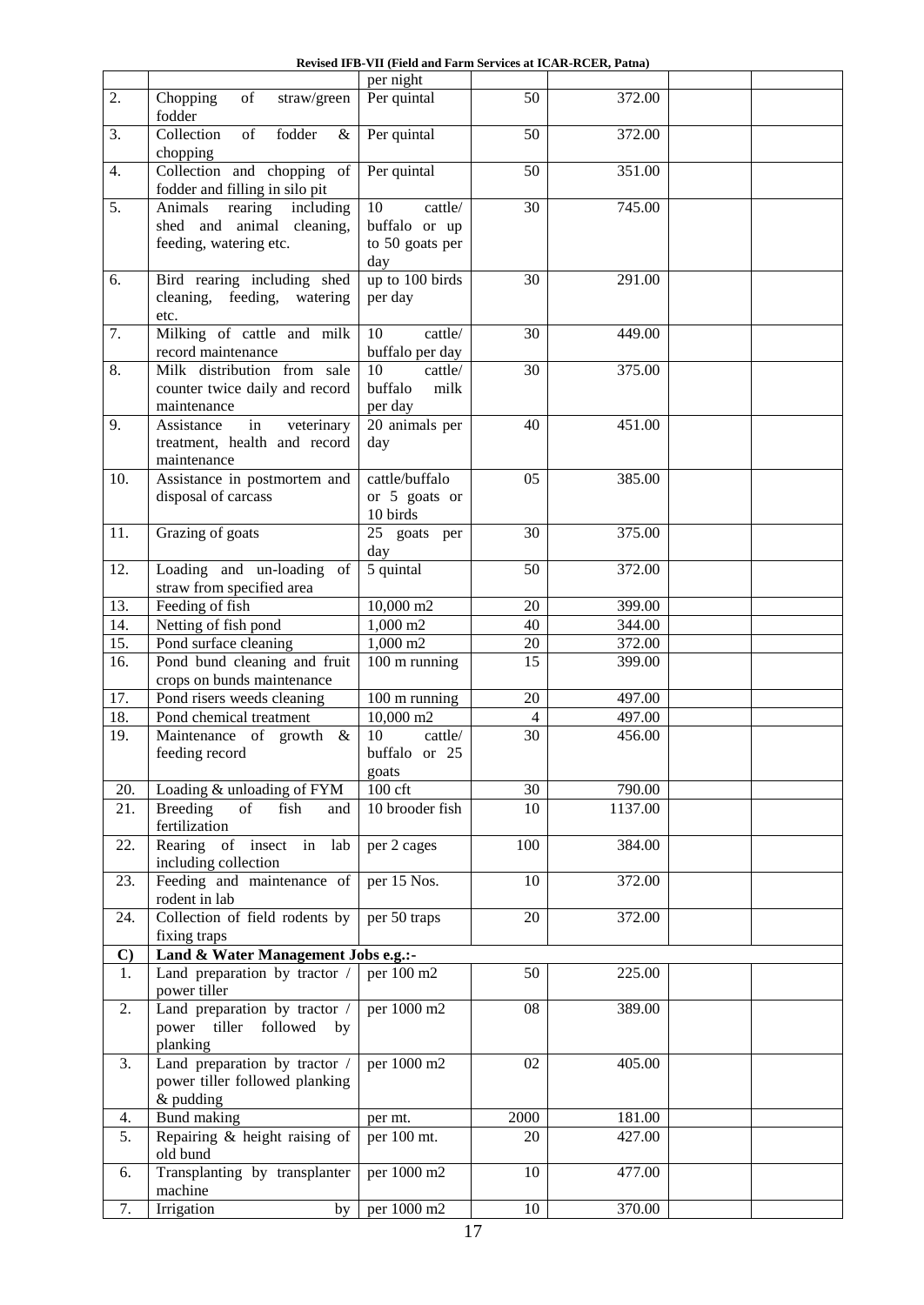**Revised IFB-VII (Field and Farm Services at ICAR-RCER, Patna)**

|     |                                                                            | WIRE IT D- TH TERR and Farm bet Trees at IC/IN-WCEAN Fatha) |     |                         |  |
|-----|----------------------------------------------------------------------------|-------------------------------------------------------------|-----|-------------------------|--|
|     | Lewa//drip/sprinkler                                                       |                                                             |     |                         |  |
| 8.  | Cleaning of drainage channel                                               | per 100 mt.                                                 | 50  | 370.00                  |  |
| 9.  | Making of drainage channel                                                 | per 100 mt.                                                 | 50  | 556.00                  |  |
| 10. | Leveling of land (Mechanical)                                              | per $1000 \text{ m}^2$                                      | 10  | 370.00                  |  |
| 11. | Leveling of land (Manual)                                                  | Per $100 \text{ m}^2$                                       | 10  | 370.00                  |  |
| 12. | Maintenance of bund                                                        | per 100 mt.                                                 | 50  | 370.00                  |  |
| 13. | irrigation<br>Maintenance of<br>system                                     | per 100 mt.                                                 | 50  | 370.00                  |  |
| 14. | Assistance in irrigation device,<br>manufacturing & testing                | per $100$ mt.                                               | 20  | 370.00                  |  |
| 15. | mechanical<br>Assistance<br>in<br>manufacturing<br>device,<br>&<br>testing | Per kg                                                      | 100 | 10.00                   |  |
|     | Manual<br>preparation,<br>land<br>leveling, for making layout.             | Per 100 m2                                                  | 20  | 107.00                  |  |
|     |                                                                            |                                                             |     | Total $(A+B+C)***$      |  |
|     |                                                                            |                                                             |     | GST at Total $(A+B+C)$  |  |
| D   | Service Charges (Must be quoted in percentage %)                           |                                                             |     |                         |  |
|     |                                                                            |                                                             |     | Grand Total $(A+B+C+D)$ |  |

#### *All the blank cell need to be filled up for consideration.*

**\* I/We fully understand that this quantity will be taken into account, only for the purpose of evaluation/comparison of bids, and, that during actual implementation of contract, the actual quantity may vary as per actual demand.**

**\*\* I/We also fully understand that the estimated rates mentioned by ICAR-RCER, Patna are the most reasonable rates based on prevailing market rates, so as to afford the due payment of statutory Minimum Wages to the respective Workmen, and that if I quote more than 5% lower than these estimated rates, my/our bid price(s) is bound to be considered completely unreasonable, whereby my/our bid would become substantially unresponsive.**

**\*\*\* I/We also fully understand that as and when the Union Ministry of Labour enhances the statutory Minimum Wages, the total wages quoted in my/our bid would also increase in equal proportion, in accordance with the Minimum Wages Act, 1948.**

I/We agree to forfeiture of the earnest money, if I/we fail to comply with any of the terms and conditions in whole or in part laid down in the Tender form.

I/We have carefully read the terms and conditions of the Tender and are agreed to abide by these in letter and spirit.

| Signature              |
|------------------------|
|                        |
| Telephone No.          |
| Mobile No.             |
| Name of Firm's Bank:   |
|                        |
|                        |
|                        |
| Bank Account No.: 1986 |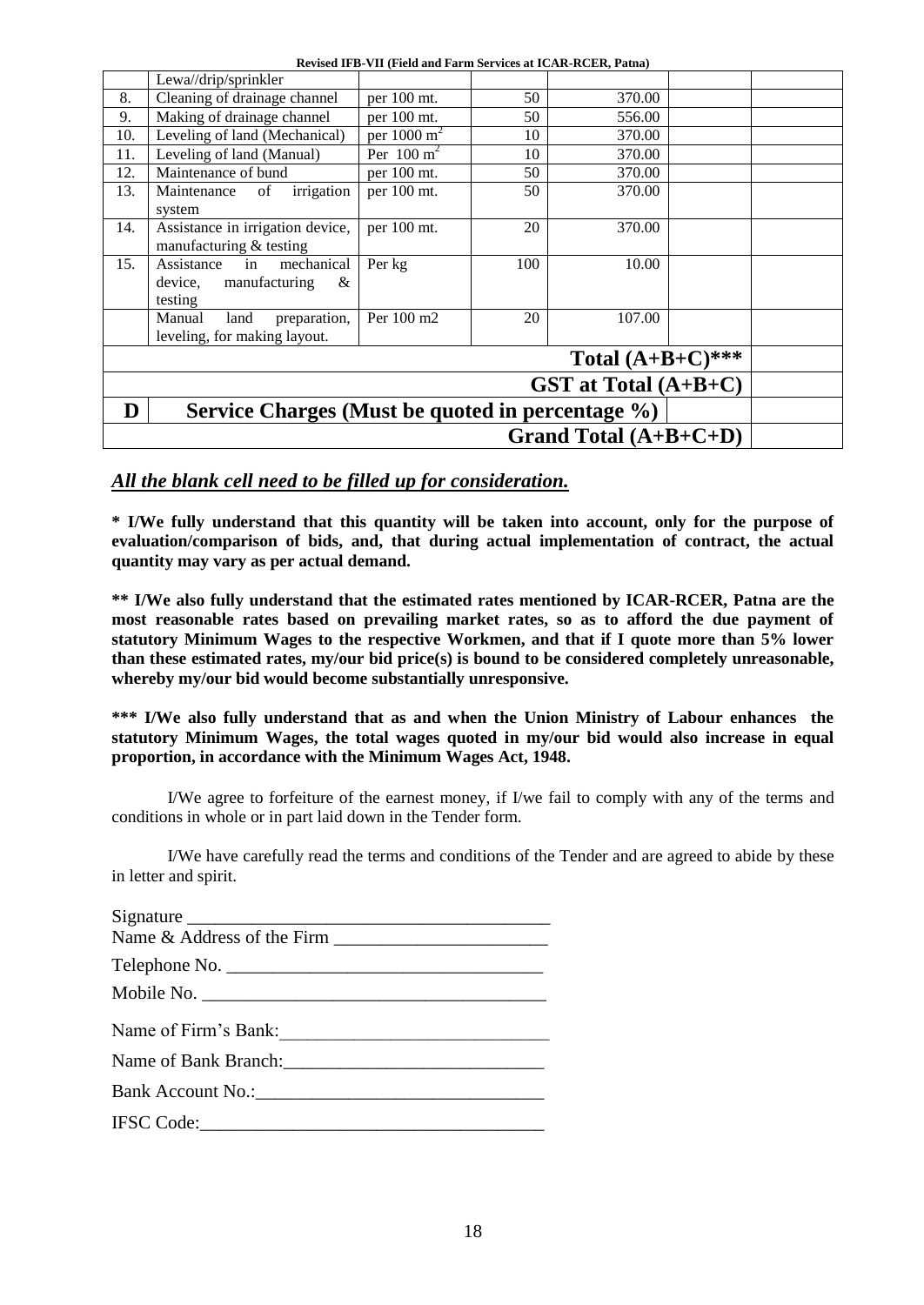#### **DRAFT SPECIMEN AGREEMENT**

This agreement is made at ICAR-RCER, Patna on \_\_\_\_\_\_\_\_\_ day of \_ (month/year) between ICAR Research Complex for Eastern Region, ICAR Parisar, P.O. Bihar Veterinary College, Patna – 800014 (hereinafter called ICAR-RCER, Patna) through Director, which term shall include its successors, assignees etc. on the first part and  $\frac{1}{2}$  (name & address of the firm), \_\_\_\_\_\_\_\_\_\_\_\_\_\_\_\_\_\_\_\_\_ (hereinafter called the Firm) which term shall include its authorized representatives, successor, assignees etc. on the other part.

Whereas the **ICAR-RCER, Patna** has decided to assign the Bi-Annual job work contract for providing **Job Work Contract** for **various Jobs** (related to **Field & Farm Services**) of IFB-II at ICAR-RCER, Patna to the Firm on the terms and conditions hereinafter contained.

NOW IT IS HEREBY AGREED by and between the parties hereto as follows:

- 1. This agreement shall come into force w.e.f. \_\_\_\_\_\_\_\_\_\_\_\_\_ (date) \_\_\_\_\_\_\_\_\_\_\_\_ and will remain in force for a period for **two year**s but can be terminated by ICAR-RCER, Patna by giving one calendar month's notice in writing of its intentions to terminate the Agreement. The Agreement can be renewed, on mutually agreed terms.
- 2. The firm shall be responsible for Bi-Annual job work contract for providing **Job Work Contract** for **various Jobs** (related to **Farm & Field Services**) under IFB-VII at ICAR-RCER, Patna.
- 3. The **firm** will **provide full particulars** of **every worker deployed by it for providing the services** and for **gate-security purposes** and **get** their **character and antecedents verified** from the **Police Authorities**.
- 4. **All personnel posted at premises** shall **at all times** and for all purpose be deemed to be employee of the firm and the ICAR-RCER, Patna shall have no liability on this account in any manner.
- 5. That the Firm shall ensure that all persons deployed at ICAR-RCER, Patna premises are of good character, well behaved and otherwise competent and qualified to perform the work for which they are deployed.
- 6. The ICAR-RCER shall have the right to ask for the removal from the ICAR-RCER premises, in respect of any personnel considered by the ICAR-RCER, Patna to be incompetent, disorderly or for any other reason, and such person shall not again be deployed without the consent of the ICAR-RCER, Patna.
- 7. The manpower deployed by the Agency should work as per the working days and timings of the ICAR-RCER, Patna . No extra wages will be paid for attending office on weekends, holidays and late - sitting.
- 8. Monthly consolidated charges for job/ work contract for providing the above-cited services at ICAR-RCER, Patna, as per the terms and conditions specified and Scope of work as per Bid Schedule-I in the tender document including all the taxes viz. Service tax and other taxes as applicable will be paid to the firm by the Institute. The firm will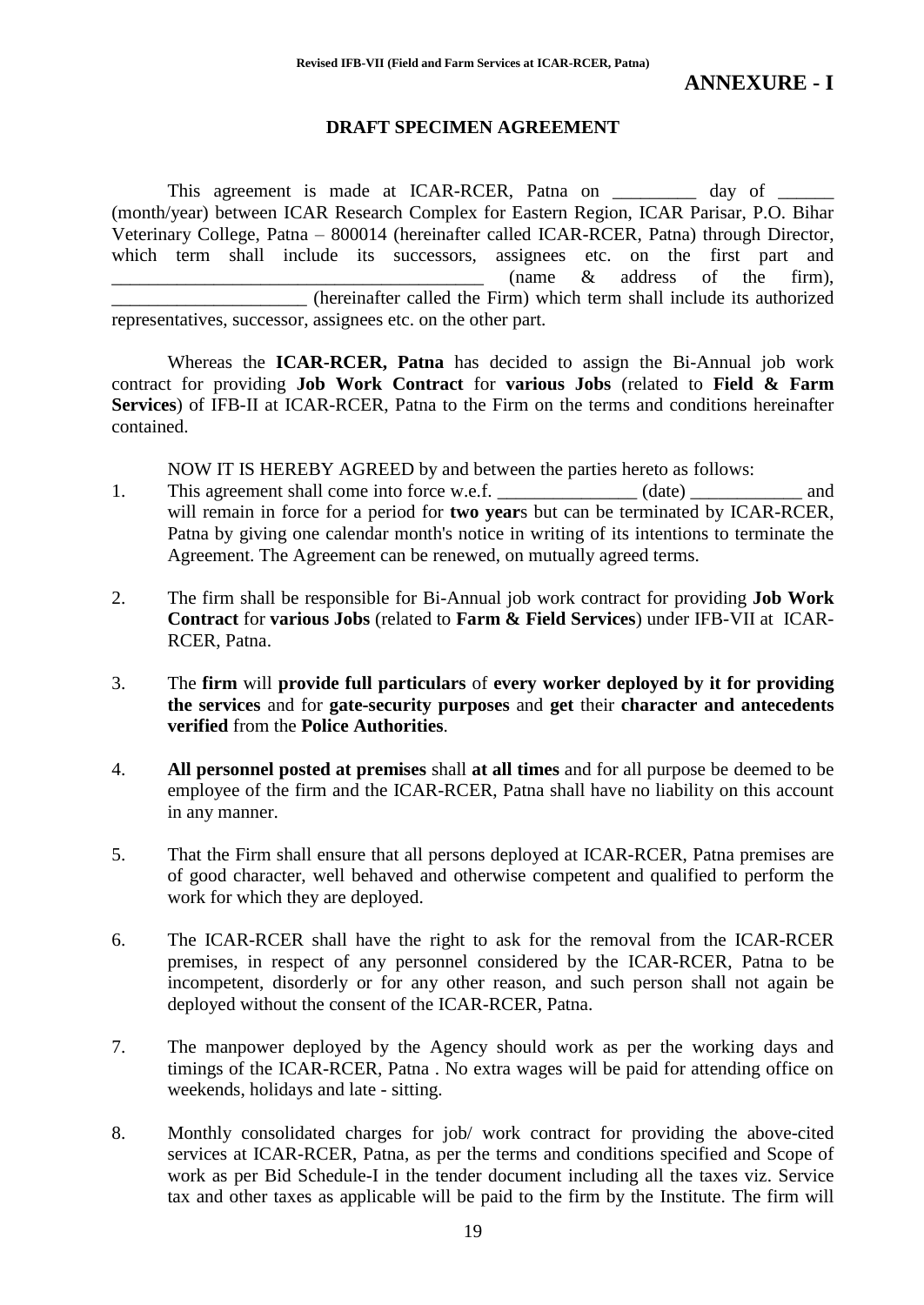raise a bill of this amount on  $1<sup>st</sup>$  working day of every month and the payment released by the Institute in the form of crossed cheque payment to the firm subject to satisfactory performance / delivery of contracted job / work/ services. Copies of documents such as deposit challan alongwith list of persons showing deposit of ESIC, EPF with the concerned agencies are also to be deposited with the bill.

- 9. The deduction of income tax from the bills of the Agency will be made at source as per rates applicable from time to time.
- 10. In case of dispute between the parties, the matter shall be referred to the sole Arbitrator appointed by the ICAR-RCER, Patna. The decision of the sole arbitrator shall be final and binding in any respect of any dispute between the parties.
- 11. That the Firm shall issue uniforms to all their employees engaged, which they shall wear while on duty (optional).
- 12. That the firm shall issue identity card to each of the workers engaged for entry into ICAR-RCER, Patna premises.
- 13. That the Firm shall ensure the successful implementation of the terms and conditions of the agreement by proper control and supervision of the work.
- 14. That in case the Firm fails to perform any of the terms and conditions of this agreement or commits any breach of the contract, the ICAR-RCER, Patna may cancel the contract.
- 15. That the Firm agrees to discharges all their legal obligations in respect of their workers in respect of their wages and services conditions and shall also comply with all the rules and regulations and provisions of law in force that may be applicable to them from time to time, viz. obligations under Contract Labour (Regulation & Abolition) Act, 1970, Workmen's Compensation Act, 1943, E.P.F., E.S.1. & Minimum Wages Act, 1947, etc. Firm agrees to indemnify and keep indemnified ICAR-RCER, Patna on account of any failure to comply with the obligations under various laws or damage to ICAR-RCER, Patna, due to acts/omissions of Firm.
- 16. It is also agreed that under no circumstances, the volunteers and/ or the employees/ workmen of the Firm shall be treated, regarded or considered or deemed to be the employees of the ICAR-RCER, Patna and the Firm alone shall be responsible for their remuneration, wages and other benefits etc. Firm shall indemnify and keep indemnified the ICAR-RCER, Patna against any claim that it may have to meet towards the employees/ workmen of the Firm. Firm's employees/ workmen shall have no claim to absorption/ regularization and financial benefits etc. that are admissible to regular employees in the office of ICAR-RCER, Patna.
- 17. The contract is subject to the conditions that the firm shall comply with all the laws and bye-laws of Central Govt. / State Govt. as applicable relating to this contract.
- 18. In case of any loss or damage to the property of the Institute, which is attributable to the firm, the full damages will be recovered from the firm.
- 19. The Firm shall not transfer its right or sub- contract to anyone else.
- 20. The Firm or its workers shall not misuse the premises allotted to them for any purpose other than for which contract is awarded.
- 21. The Firm shall devote its full attention in service to ensure highest quality in all aspects and discharge its obligations under the contract with trust, diligently and honestly.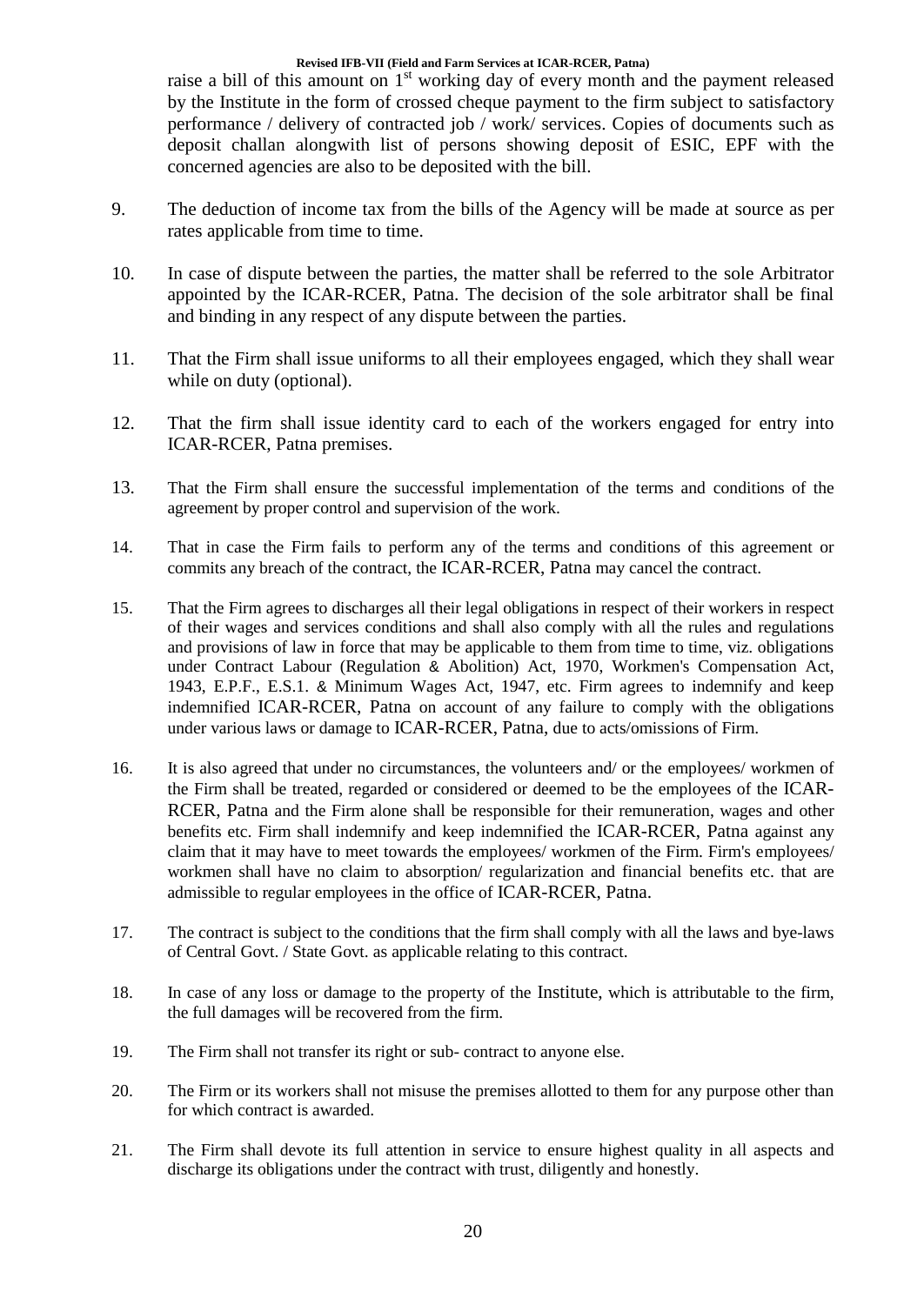- 22. In case of any accident/loss of life of the workers during discharging duties, compensation to be given to the workers, the same shall he borne by the Firm.
- 23. There will be surprise checking by an Officer. Shortcomings, if any, pointed out by him shall be restored by the contractor within 24 hours of its bringing to his notice.
- 24. The firm shall provide a Coordinator for immediate interaction with the organization.
- 25. The terms and conditions as stipulated in the tender documents and enclosed herewith, shall be part of the agreement.

#### **PENALTY CLAUSE: LIQUIDATED DAMAGES CLAUSE**

- 1. An amount of Rs.2000/- will be levied as liquidated damages per day whenever and wherever it is found that the work is not up to the mark in any Section. It will be brought to the notice of the supervisory staff of the firm and if no action is taken within one hour liquidated damages clauses will be invoked.
- 2. Any misconduct/ misbehavior on the part of the manpower deployed by the agency will not be tolerated and such persons will have to be replaced immediately.
- 3. If the required number of workers/supervisor are less than the minimum required as specified penalty of Rs.1000/- per worker per day will be deducted from the bill.

The decision of Director, ICAR-RCER, Patna shall be final and binding on the contractor/agency in respect of any clause covered under the contract and any matter incidental to the contract.

IN WITNESS whereof the parties have executed those present on the day, month and year as mentioned above.

Signatory of the Firm Director, ICAR-RCER, Patna **(Name & Address of the firm) (For the Institute)** Contractor's Witnesses: Institute's Witnesses: 1. 1.  $2.$  2.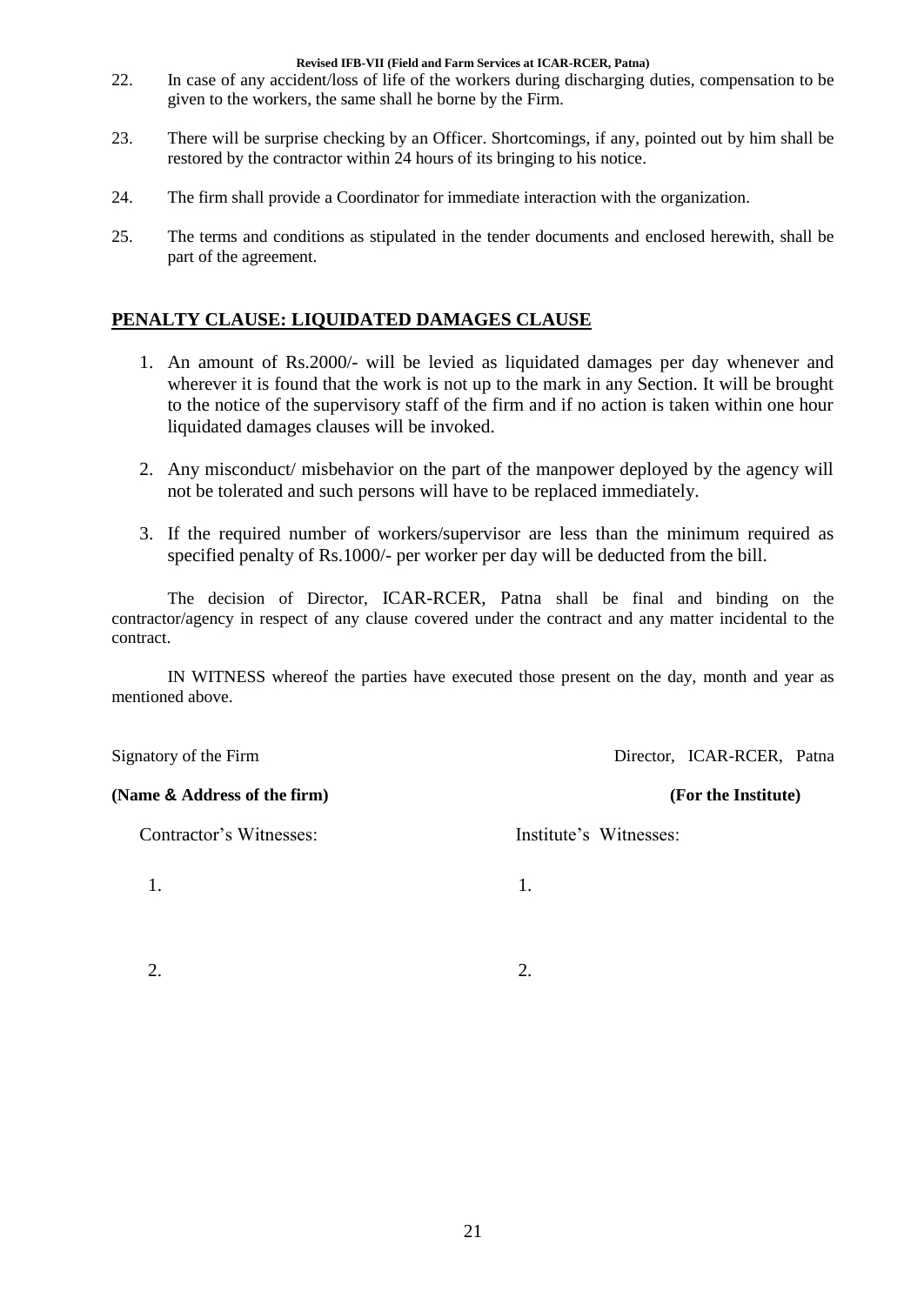#### **MODEL BANK GUARANTEE FORMAT FOR FURNISHING EMD**

Whereas M/s ………………..……………………… (hereinafter called the "tenderer") has submitted their offer dated…………………………….………………….…………… for the supply of ……………………………………….. (hereinafter called the "tender") against the purchaser"s tender enquiry No. ……………………………………………..

KNOW ALL MEN by these presents that WE ………………………………………… of ……………………………………………. having our registered office at ……………………………………………………………. are bound unto …………………. (hereinafter called the "Purchaser) in the sum of ……………………………for which payment will and truly to be made to the said Purchaser, the Bank binds itself, its successors and assigns by these presents. Sealed with the Common Seal of the said Bank this ……… day of …… 2017.

THE CONDITIONS OF THIS OBLIGATION ARE:

- (1) If the tenderer withdraws or amends, impairs or derogates from the tender in any respect within the period of validity of this tender.
- (2) If the tenderer having been notified of the acceptance of his tender by the Purchaser during the period of its validity:
	- a) If the tenderer fails to furnish the Performance Security for the due performance of the contract.
	- b) Fails or refuses to accept/execute the contract.

WE undertake to pay the Purchaser up to the above amount upon receipt of its first written demand, without the Purchaser having to substantiate its demand, provided that in its demand the Purchaser will note that the amount claimed by it is due to it owing to the occurrence of one or both the two conditions, specifying the occurred condition or conditions.

This guarantee will remain in force upto and including 45 days after the period of tender validity and any demand in respect thereof should reach the Bank not later than the above date.

(Signature of the authorized officer of the Bank)

…………………………………………………………. ………………………………………………………….

Name and designation of the officer

………………………………………………………………. Seal, name & address of the Bank and address of the Branch